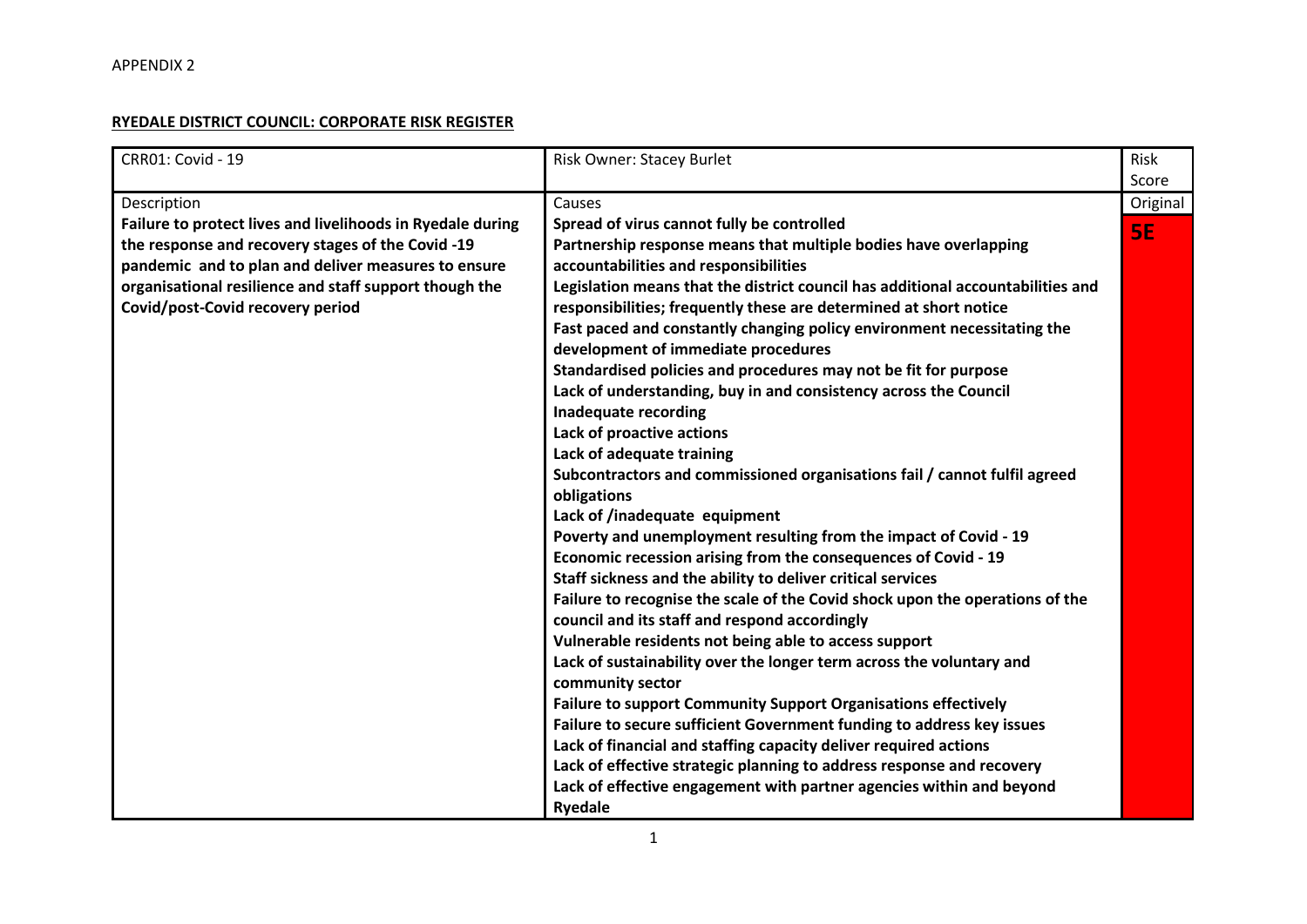| <b>CRR01: Covid - 19</b>                                                               | Risk Owner: Stacey Burlet                                                                                                                                         |                                                                                                                                                                                    |           |
|----------------------------------------------------------------------------------------|-------------------------------------------------------------------------------------------------------------------------------------------------------------------|------------------------------------------------------------------------------------------------------------------------------------------------------------------------------------|-----------|
|                                                                                        | Lack of access to testing                                                                                                                                         | Lack of financial and staffing capacity deliver required actions                                                                                                                   |           |
| Consequences                                                                           | <b>Proactive Controls</b>                                                                                                                                         | <b>Reactive Controls</b>                                                                                                                                                           | Current   |
| Rate and spread of Covid-19 increases locally<br><b>Increased deaths</b>               | Full engagement with district, regional and<br>national partners to support COVID response<br>and recovery, including national Government<br>and funding agencies | Additional control measures as identified<br>and put in place as required to ensure<br>COVID secure workplaces, service delivery<br>and to ensure that the district council's role | <b>3D</b> |
| Lack of test and trace capacity locally<br>including RDC's failure to support the      |                                                                                                                                                                   | in protecting lives and livelihoods is fully                                                                                                                                       |           |
| provision of effective processes                                                       | Proactive engagement upon mutual aid<br>issues/biding or additional government                                                                                    | acquitted                                                                                                                                                                          |           |
| Increased risk of and potential consequences<br>of local lockdown                      | funding through regional working groups -<br>including the Yorkshire and Humber<br>Assembly and York and North Yorkshire Local                                    | Daily scrutiny of data and intelligence to<br>determine any actions required                                                                                                       |           |
| Increased levels of poverty, business failure<br>and homelessness across the district  | Resilience Forum - SCG, TCG, public health<br>Organisational workstreams with lead                                                                                | Ability to facilitate physical and virtual<br>meetings in accordance with virus<br>prevelance                                                                                      |           |
| Failure to plan for and deliver a strong post-<br><b>Covid recovery</b>                | officers - Economy; Community; and People,<br><b>Democracy and Communications - to enact</b><br>and plan for response and recovery Progress;                      | <b>Briefings and communications for Elected</b><br>Members, Strategic Management Board,                                                                                            |           |
| Failure to ensure that vulnerable people are<br>supported through and beyond the Covid | progess on actions are monitored and<br>reported to Strategic Management Board<br>and to Elected Members of a regular basis.                                      | and all staff                                                                                                                                                                      |           |
| emergency<br>Decline in community resilience and physical                              | RCD employee procedures and arrangements                                                                                                                          | Ongoing participation in district, regional<br>and national working groups, that are<br>coordinating response and recovery                                                         |           |
| and mental health of residents                                                         | including personal and workplace based risk<br>assessments; additional capacity sourced and                                                                       | Ongoing activity to ensure that strategic                                                                                                                                          |           |
| Pressures resulting in reduced voluntary                                               | implemented where required (e.g. Customer                                                                                                                         | plans reflect emerging policy direction                                                                                                                                            |           |
| and community sector sustainability                                                    | Services Advisors); access to PPE; and weekly<br>staff meetings with the CX, supplemented by<br>email and intranet based communications                           | <b>Update of Business Continuity Plans to take</b><br>into account of ongoing Covid/post-Covid                                                                                     |           |
| <b>Potential for community tensions</b>                                                |                                                                                                                                                                   | demands                                                                                                                                                                            |           |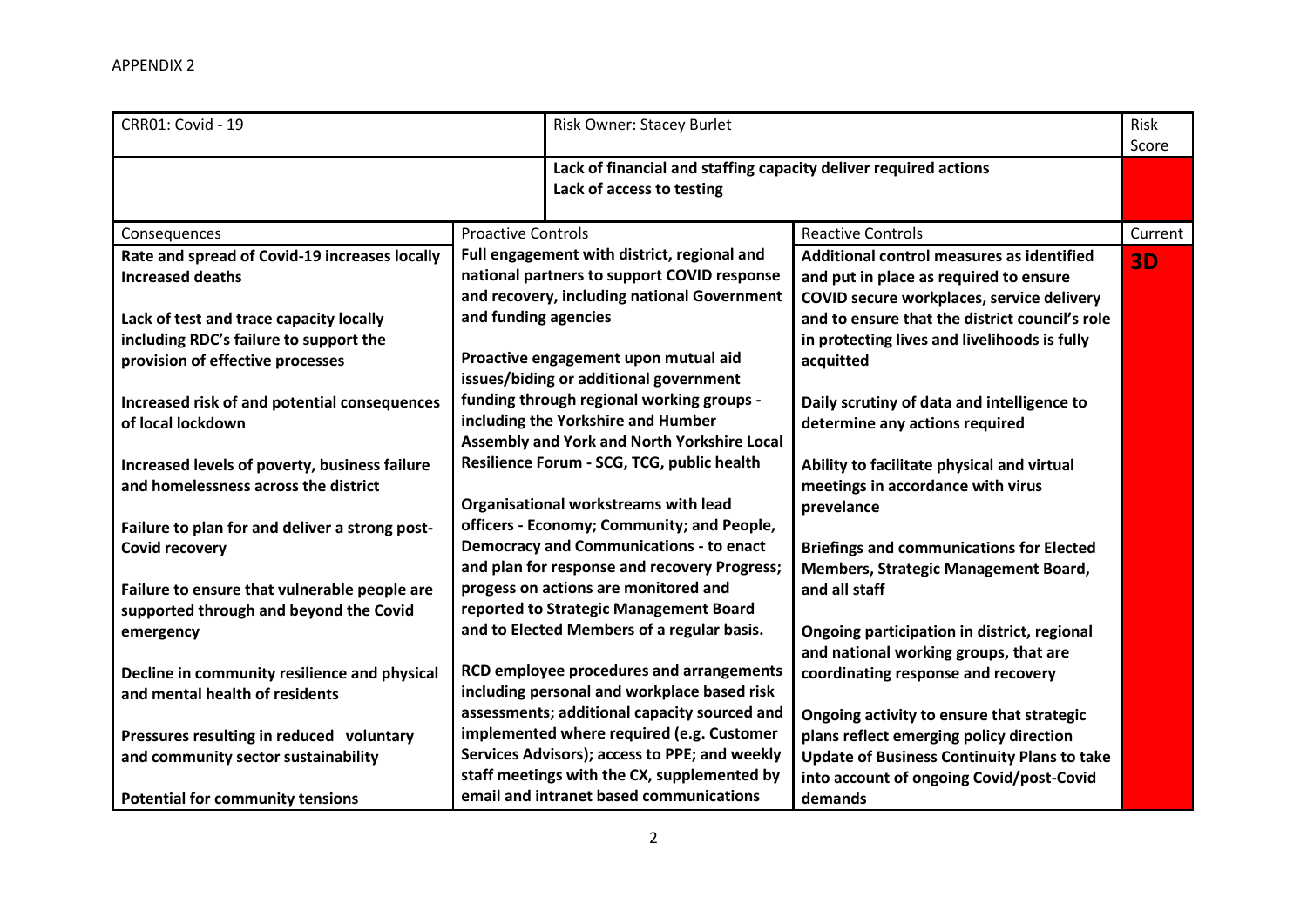| <b>CRR01: Covid - 19</b>                                                                                                           |                      | Risk Owner: Stacey Burlet                                                             |                                               | Risk<br>Score  |
|------------------------------------------------------------------------------------------------------------------------------------|----------------------|---------------------------------------------------------------------------------------|-----------------------------------------------|----------------|
| Performance reduction / failures as a                                                                                              |                      |                                                                                       |                                               |                |
| consequence of increased demands on                                                                                                |                      | Additional support for the voluntary and                                              | Provision of budgets to ensure appropriate    |                |
| services from customers and businesses                                                                                             |                      | community sector including emergency                                                  | resources are in place to deliver key         |                |
|                                                                                                                                    |                      | grants; close coordination with the local                                             | services following Section 151 advice         |                |
| Failure to deliver key council services                                                                                            |                      | <b>Community Support organisation;</b>                                                |                                               |                |
|                                                                                                                                    |                      | development and delivery of a                                                         | Regular performance monitoring, with          |                |
| Adverse social and health consequences for                                                                                         |                      | comprehensive Ryedale Covid Community                                                 | mitigating actions taken                      |                |
| staff including increased staff                                                                                                    |                      | Connect partnership support programme and                                             |                                               |                |
| absence/reductions in performance                                                                                                  |                      | post-Covid recovery plan; and participation                                           | Report on an ongoing basis to central         |                |
|                                                                                                                                    |                      | in regional and national partnerships to                                              | <b>Government on Covid/post EU transition</b> |                |
| Reputational risks - to the council and to the                                                                                     |                      | identify and support the district's most                                              | community impacts                             |                |
| wider district resulting in a loss of public                                                                                       | vulnerable residents |                                                                                       |                                               |                |
| confidence in the Council                                                                                                          |                      |                                                                                       |                                               |                |
|                                                                                                                                    |                      | <b>Finance tracker and MHCLG returns are</b>                                          |                                               |                |
| Breach of obligations relating to legislation                                                                                      |                      | maintained to assess the financial impact of                                          |                                               |                |
| e.g. civil contingency, health and safety, data<br>protection, with the risk of claims,                                            |                      | Covid-19 mitigation. This is complemented<br>by proactive lobbying to ensure that the |                                               |                |
| prosecution and financial penalties for the                                                                                        |                      | maximum amount of Government funding is                                               |                                               |                |
| organisation and prosecution and personal                                                                                          |                      | secured and appropriate resources are in                                              |                                               |                |
| liability of senior officers (HSE)                                                                                                 | place                |                                                                                       |                                               |                |
|                                                                                                                                    |                      |                                                                                       |                                               |                |
| Loss of revenue to the council and use of                                                                                          |                      | Development and delivery of a                                                         |                                               |                |
| reserves to offset the financial consequences                                                                                      |                      | comprehensive Ryedale post-Covid economic                                             |                                               |                |
| of Covid -19                                                                                                                       | recovery plan        |                                                                                       |                                               |                |
|                                                                                                                                    |                      |                                                                                       |                                               |                |
|                                                                                                                                    |                      |                                                                                       |                                               |                |
| <b>Mitigating Actions</b>                                                                                                          |                      |                                                                                       |                                               | Target         |
| Targeted interventions are being undertaken where required by Environmental Health Officers                                        |                      |                                                                                       |                                               | 3 <sub>C</sub> |
|                                                                                                                                    |                      |                                                                                       |                                               |                |
| Increased staffing capacity in stress / high volume areas - e.g. Customer Service Advisors, Waste Operatives, Environmental Health |                      |                                                                                       |                                               |                |
| Proactive monitoring of staff and community contraction rates                                                                      |                      |                                                                                       |                                               |                |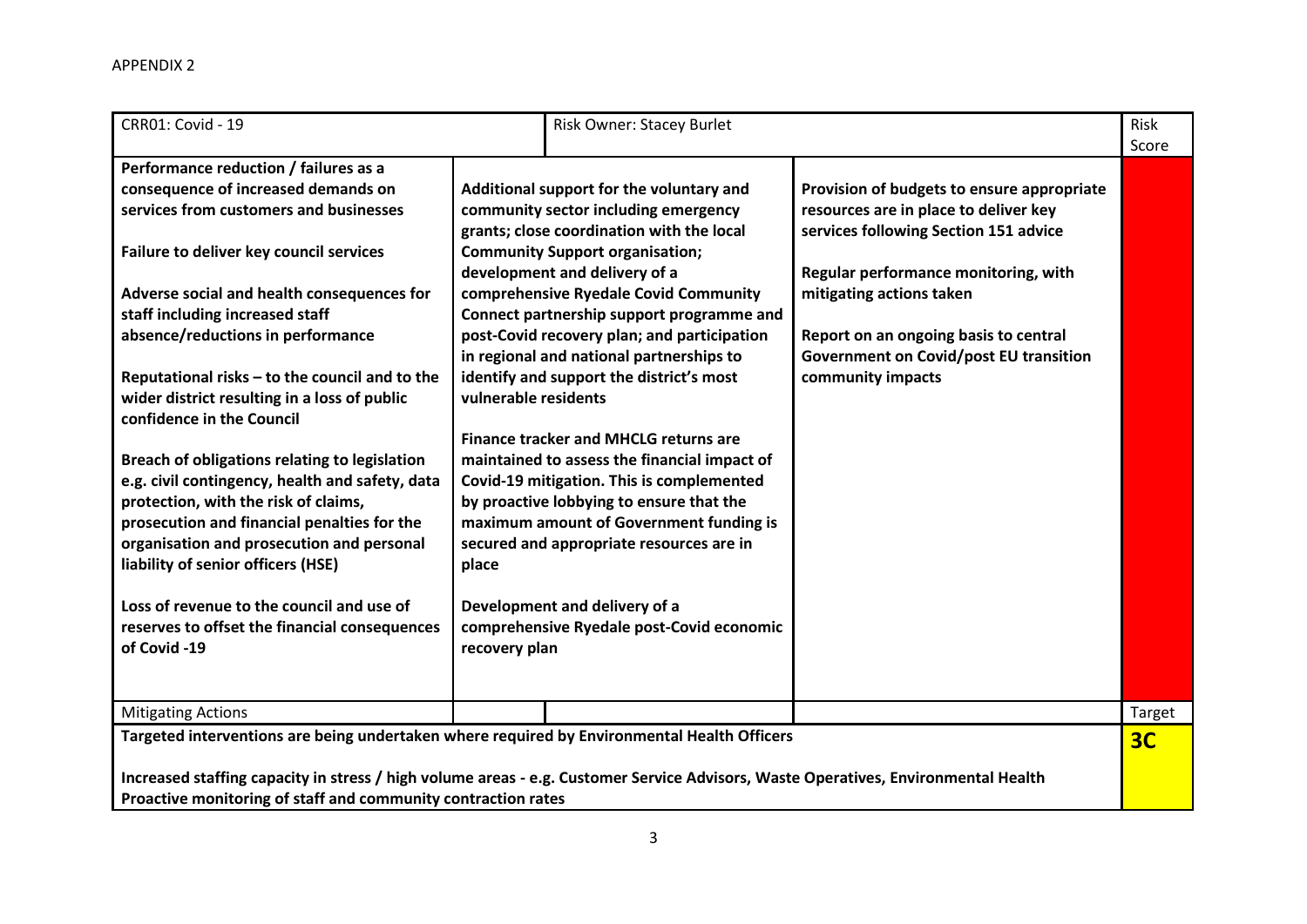| CRR01: Covid - 19                                                                                                                                                                                                                                                                                                            | Risk Owner: Stacey Burlet                                                                                                                      | Risk<br>Score |  |  |
|------------------------------------------------------------------------------------------------------------------------------------------------------------------------------------------------------------------------------------------------------------------------------------------------------------------------------|------------------------------------------------------------------------------------------------------------------------------------------------|---------------|--|--|
| COVID - 19 actions are proactively and reactively addressed as required following guidance and, on occasions, instruction for Government<br>and the Director of Public Health, as well from strategic command arrangements that require response from the Local Resiliance Forum.                                            |                                                                                                                                                |               |  |  |
| Work with businesses, partner agencies, community support organisations and Government to ensure that funding is maximised, support is<br>in place and plans are delivered to support communities through Covid, through the post Covid/post-EU transition periods. This includes<br>community support/recovery initiatives. |                                                                                                                                                |               |  |  |
| Continual delivery of effective communications for businesses/Ryedale residents upon the implications of the end of the EU transition<br>period/required actions                                                                                                                                                             |                                                                                                                                                |               |  |  |
|                                                                                                                                                                                                                                                                                                                              | As part of the budget setting process for 2021/22, consider the impact of post-Covid recovery work and the resulting resource requests         |               |  |  |
| Increased investment in resources to support ongoing good staff mental and physical health and well-being; including continuing to ensure<br>that key messages/information on support for staff is publicised internally                                                                                                     |                                                                                                                                                |               |  |  |
| Ensure provision of appropriate PPE for staff and that appropriate home working facilities and support are in place                                                                                                                                                                                                          |                                                                                                                                                |               |  |  |
| Ensure staff resilience/appropriate resourcing in the event of concurrent incidents (eg. winter flooding)                                                                                                                                                                                                                    |                                                                                                                                                |               |  |  |
| at RDC facilities takes place                                                                                                                                                                                                                                                                                                | Put in place appropriate plans to ensure health and safety in all council premises for staff and visitors, including when office based working |               |  |  |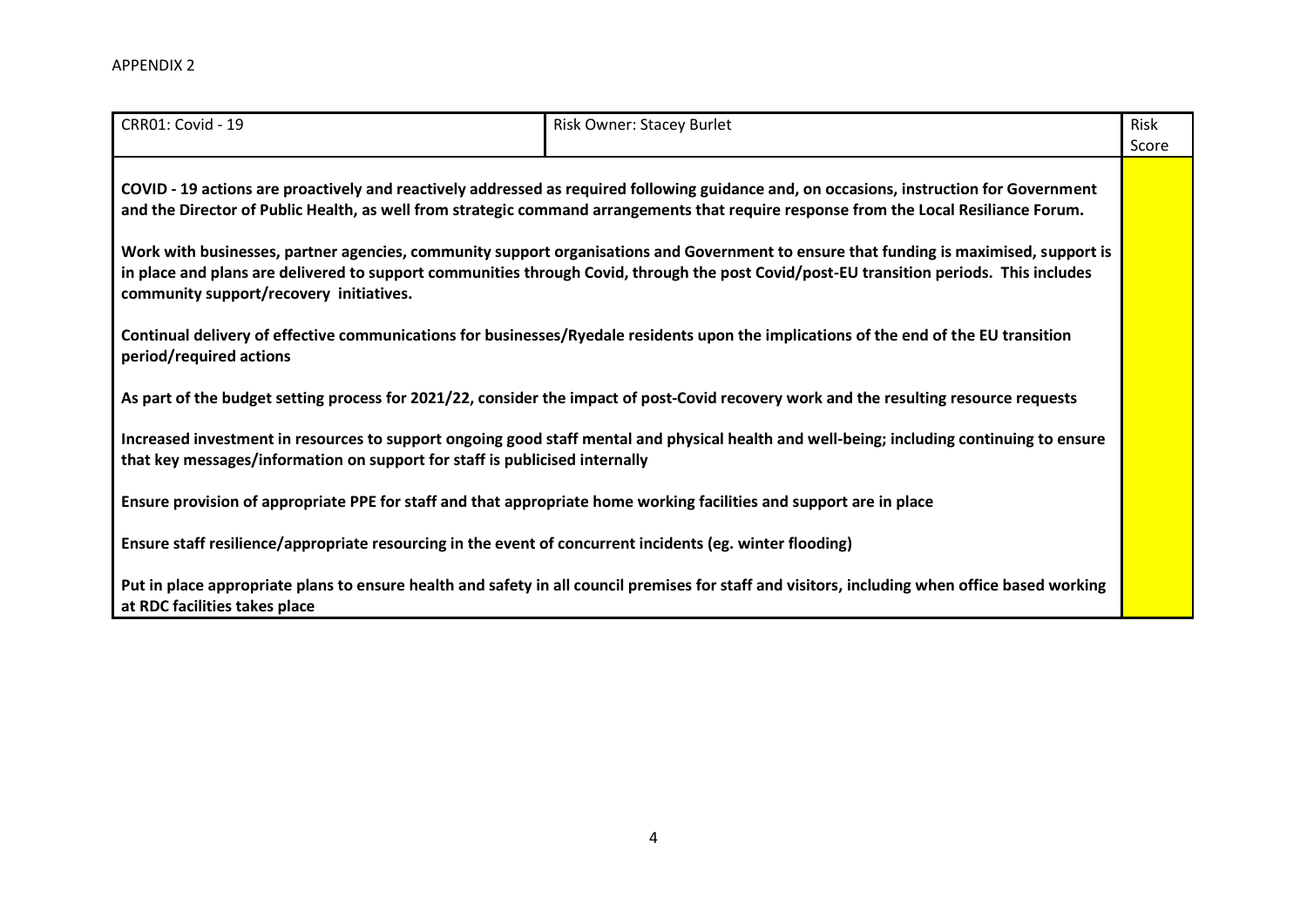| <b>CRR02: Health and Safety</b>                                                                                                                                                                                                                                                                                                                                                                                                                                      |                                                                    | Risk Owner: Louise Wood                                                                                                                                                                                                                                                                                                                                                                                     |                                                                                                                                               | Risk<br>Score             |
|----------------------------------------------------------------------------------------------------------------------------------------------------------------------------------------------------------------------------------------------------------------------------------------------------------------------------------------------------------------------------------------------------------------------------------------------------------------------|--------------------------------------------------------------------|-------------------------------------------------------------------------------------------------------------------------------------------------------------------------------------------------------------------------------------------------------------------------------------------------------------------------------------------------------------------------------------------------------------|-----------------------------------------------------------------------------------------------------------------------------------------------|---------------------------|
| Description<br>Failure to comply with and embed health and safety<br>policy and procedures in the council                                                                                                                                                                                                                                                                                                                                                            |                                                                    | Causes<br>Policies and procedures outdated or not fit-for-purpose<br>Lack of understanding, buy in and consistency across the Council<br>Inadequate recording<br>Lack of proactive actions<br><b>Weak action planning</b><br>Lack of support capacity<br>Lack of adequate training<br>Subcontractors and commissioned organisations<br>Lack of /inadequate equipment<br>Public health incidents / pandemics |                                                                                                                                               | Original<br>5E            |
| Consequences<br>Resulting in injuries, fatalities, claims<br><b>Reputational damage</b><br>Impact on service delivery<br>Risk of prosecution and financial penalties<br>for the organisation<br>Prosecution and personal liability of senior<br>officers and consequences for Leader/Dep<br>Leader<br>Lack of containment of public health<br>emergencies                                                                                                            | <b>Proactive Controls</b><br><b>Wellbeing Group</b><br>assessments | <b>Health and safety policy</b><br><b>Health and Safety Action Plan</b><br>Quarterly Corporate Health, Safety and<br>Mandatory training (SMB monitored) and<br>service-specific training<br>Covid -19 risk assessment and controls in<br>place with regards to service delivery,<br>employee welfare and democratic meetings<br>Democratic meetings policy and risk-                                        | <b>Reactive Controls</b><br><b>Accident reporting procedure</b><br>Annual health and safety report<br>Daily COVID-secure workplace monitoring | Current<br>3 <sub>C</sub> |
| <b>Mitigating Actions</b><br>All staff required to confirm understanding of policy on annual basis<br>Delivery of action plan monitored on quarterly basis<br>Provision of specialist health and safety advice to provide up-to-date guidance and lead progression on health and safety activity<br>Communications rolled out across staffing and employee groups and on intranet<br>Fortnightly meetings with UNISON and service managers on COVID-secure workplace |                                                                    |                                                                                                                                                                                                                                                                                                                                                                                                             |                                                                                                                                               | Target<br>2B              |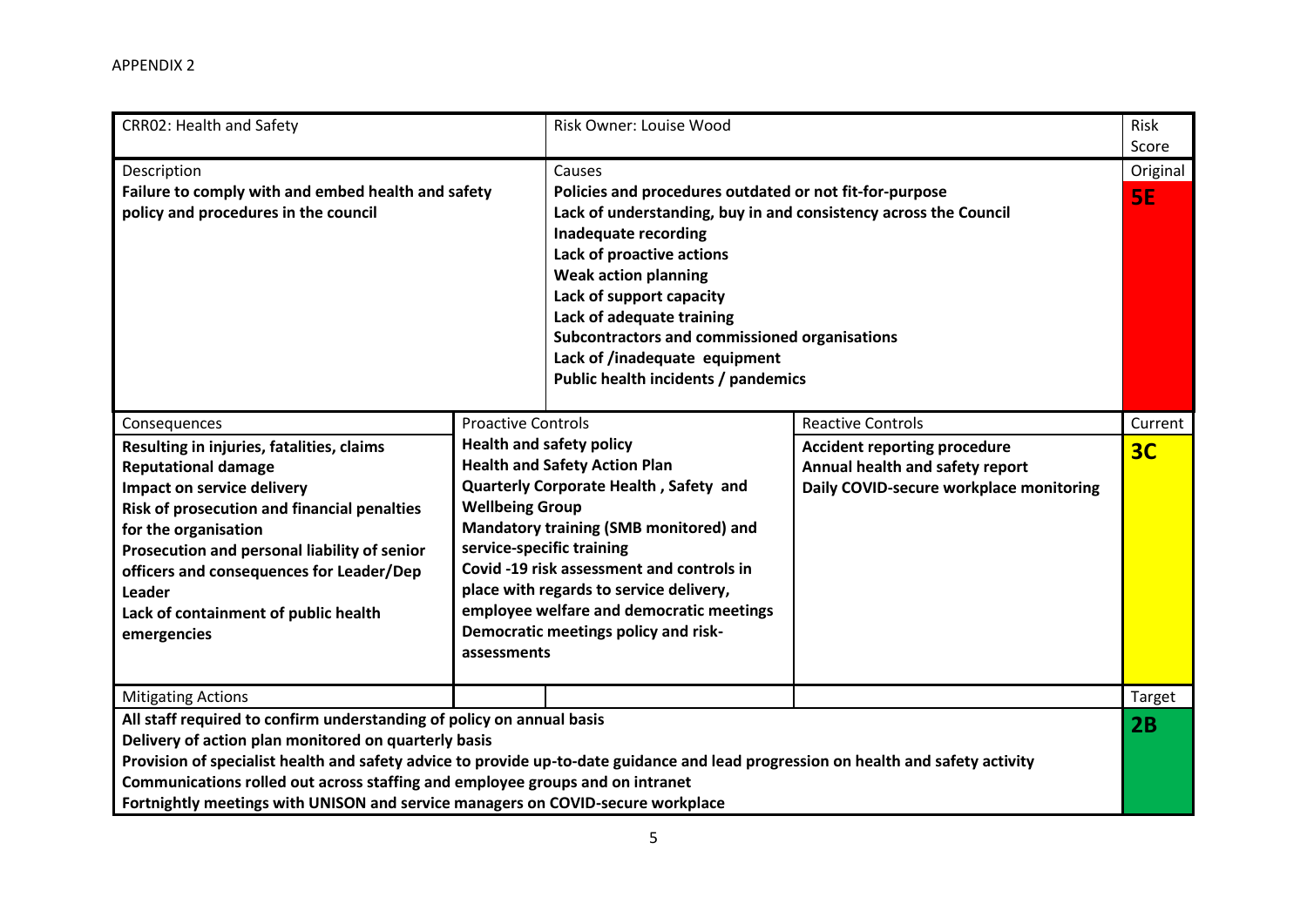| <b>CRR02: Health and Safety</b>                                                                         | Risk Owner: Louise Wood | Risk  |
|---------------------------------------------------------------------------------------------------------|-------------------------|-------|
|                                                                                                         |                         | Score |
| Targeted intervention programme in place in Waste and Environmental Services using additional capacity  |                         |       |
| Ongoing health and Safety audit of facilities                                                           |                         |       |
| Implementation of COVID guidance/instruction from government, public health and Local Resilience Forum. |                         |       |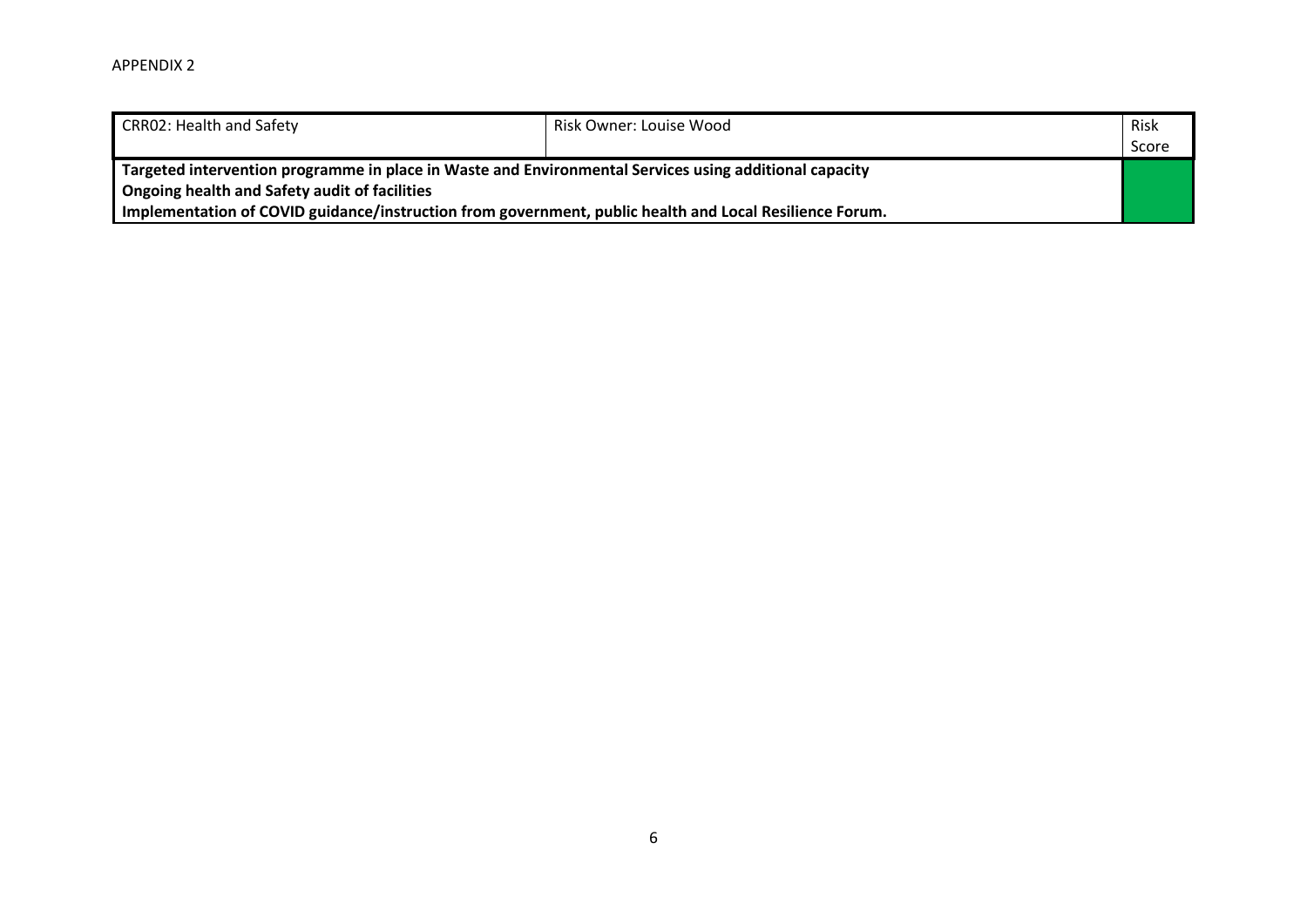| <b>CRR03: Staffing Resilience and Capacity</b>                                                                                                                                                                                                                                                                                                                                                                                                                                                   |                                             | <b>Risk Owner: Andrew Ellis</b>                                                                                                                                                                                                                                                                                                                                                                                                                                                                       |                                                                                                                                                                                                                                                                                                                                                                                                                                                                                                                                                                                              | Risk<br>Score                |
|--------------------------------------------------------------------------------------------------------------------------------------------------------------------------------------------------------------------------------------------------------------------------------------------------------------------------------------------------------------------------------------------------------------------------------------------------------------------------------------------------|---------------------------------------------|-------------------------------------------------------------------------------------------------------------------------------------------------------------------------------------------------------------------------------------------------------------------------------------------------------------------------------------------------------------------------------------------------------------------------------------------------------------------------------------------------------|----------------------------------------------------------------------------------------------------------------------------------------------------------------------------------------------------------------------------------------------------------------------------------------------------------------------------------------------------------------------------------------------------------------------------------------------------------------------------------------------------------------------------------------------------------------------------------------------|------------------------------|
| <b>Description</b><br>Lack of resilience or capacity to achieve strategic and/or<br>operational objectives                                                                                                                                                                                                                                                                                                                                                                                       |                                             | <b>Causes</b><br>objectives<br>successful delivery<br>Inadequate budget to fund an appropriate staffing structure<br>Poor reputation as an employer<br>competitive<br>Lack of or inadequate workforce strategy<br>Covid-19 pandemic                                                                                                                                                                                                                                                                   | Lack of staffing resource to support delivery against strategic and operational<br>Lack of staff development to support succession planning, retention and<br>Failure to recruit, particularly in specialist areas where the market is highly<br>Unprecedented circumstances requiring the reallocation of resources to meet<br>urgent, reactive need e.g. COVID outbreak, natural emergency, BREXIT<br>Failure to plan for any staff/organisational impacts from the EU exit                                                                                                                | <b>Original</b><br><b>5D</b> |
| Consequences<br><b>Customer and local resident detriment</b><br><b>Service failure</b><br>Special measures if statutory or legislative<br>expectations are unmet<br>Poor customer satisfaction, leading to<br>complaints and requests for compensation<br>Low staff morale<br>Poor productivity among staff<br><b>Increasing sickness levels</b><br><b>Higher staff turnover</b><br><b>LGO decisions</b><br><b>Damage to reputation</b><br><b>Staff wellbeing suffers</b><br><b>Legal action</b> | <b>Proactive Controls</b><br>establishment. | Refreshed approach to recruitment and<br>resourcing to address current 'gaps' in<br>Learning Zone access for all employees.<br>Job evaluation process in place.<br>Financial monitoring and reporting -<br>including a new approach to budget strategy<br>development and oversight.<br>Regular CX, SMB, manager & staff<br>communication and engagement sessions<br>taking place to ensure that the pulse of the<br>organisation is taken and responded to.<br>Graduate trainees programme in place. | <b>Reactive Controls</b><br>Outsourcing to specialist agencies where<br>there is a need to ensure that statutory,<br>legislative or important service need is met<br>e.g. legal advice, dog breeder accreditation<br>Re-prioritisation of service delivery<br>Turn the service off if practical - this course<br>of action has been taken when extreme<br>staff shortages have occurred (e.g. street<br>sweeping so that bin collections occurred)<br>Overtime - exceptional and by agreement.<br><b>Service Risk Registers incorporate</b><br>mitigations for resilience and capacity risks | Current<br>3 <sub>C</sub>    |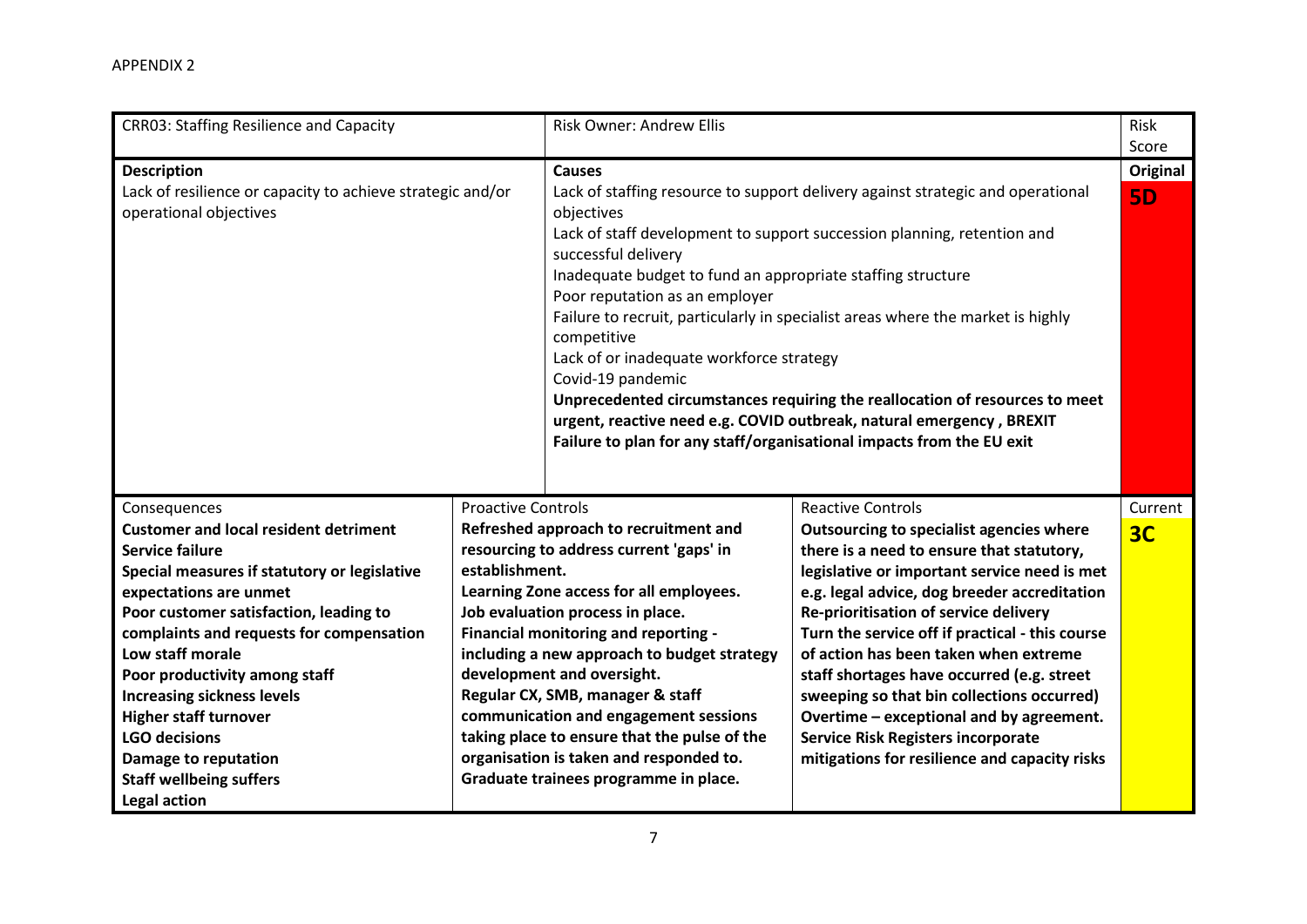| <b>CRR03: Staffing Resilience and Capacity</b>                                                                                                                                                                                                                                                                                                                                      | <b>Risk Owner: Andrew Ellis</b>                                                                                                                                                                                                                                                                                                                                                                                                                                                                                                                                                                                                                                                                                                                                                                                                                                                                                                                                                                                                                                                                                                                                                                                                 |                                                                                                                                                                                                                                                   | Risk<br>Score |
|-------------------------------------------------------------------------------------------------------------------------------------------------------------------------------------------------------------------------------------------------------------------------------------------------------------------------------------------------------------------------------------|---------------------------------------------------------------------------------------------------------------------------------------------------------------------------------------------------------------------------------------------------------------------------------------------------------------------------------------------------------------------------------------------------------------------------------------------------------------------------------------------------------------------------------------------------------------------------------------------------------------------------------------------------------------------------------------------------------------------------------------------------------------------------------------------------------------------------------------------------------------------------------------------------------------------------------------------------------------------------------------------------------------------------------------------------------------------------------------------------------------------------------------------------------------------------------------------------------------------------------|---------------------------------------------------------------------------------------------------------------------------------------------------------------------------------------------------------------------------------------------------|---------------|
| <b>Financial penalties</b><br>Failure to meet legislative requirements,<br>election and electoral register<br>responsibilities<br>Increasing levels of sickness absence as a<br>result of COVID-19 contraction rates<br>Inability to meet increased service demand<br>as a consequence of additional<br>accountabilities and increased service<br>demand brought about by COVID -19 | HR/OD service ensures that organisational<br>development and the employee journey is<br>increasingly focused upon.<br><b>Elections Risk Register.</b><br>All staff complete mandatory training<br>requirements, with accelerated levels for<br>managers.<br>Shared service arrangements in place to<br>support organisational resilience where this<br>represents best value and ensures that a<br>focus can be maintained on both short and<br>longer term objectives.<br>Health checks completed in core areas of the<br>business to ensure organisation is fit for<br>purpose (IT, customer service, programmes<br>and projects, strategy and performance,<br>information governance, democratic<br>services, legal services), with increased<br>capacity investment following thereafter<br>People and Culture Plan developed and<br>rolled out with ongoing review of<br>effectiveness.<br><b>Organisational Development programme</b><br>initiated with manager & staff involvement<br>as appropriate.<br>New collective agreement and revised pay,<br>terms and conditions package implemented<br>for Grade 10 and below directly employed by<br>the organisation.<br>Senior management appraisal process rolled<br>out. | Historical bullying allegations relating to<br>staff and have reported back to members;<br>zero tolerance actions rolled out<br>Additional control measures as identified /<br>required to ensure COVID secure<br>workplaces and service delivery |               |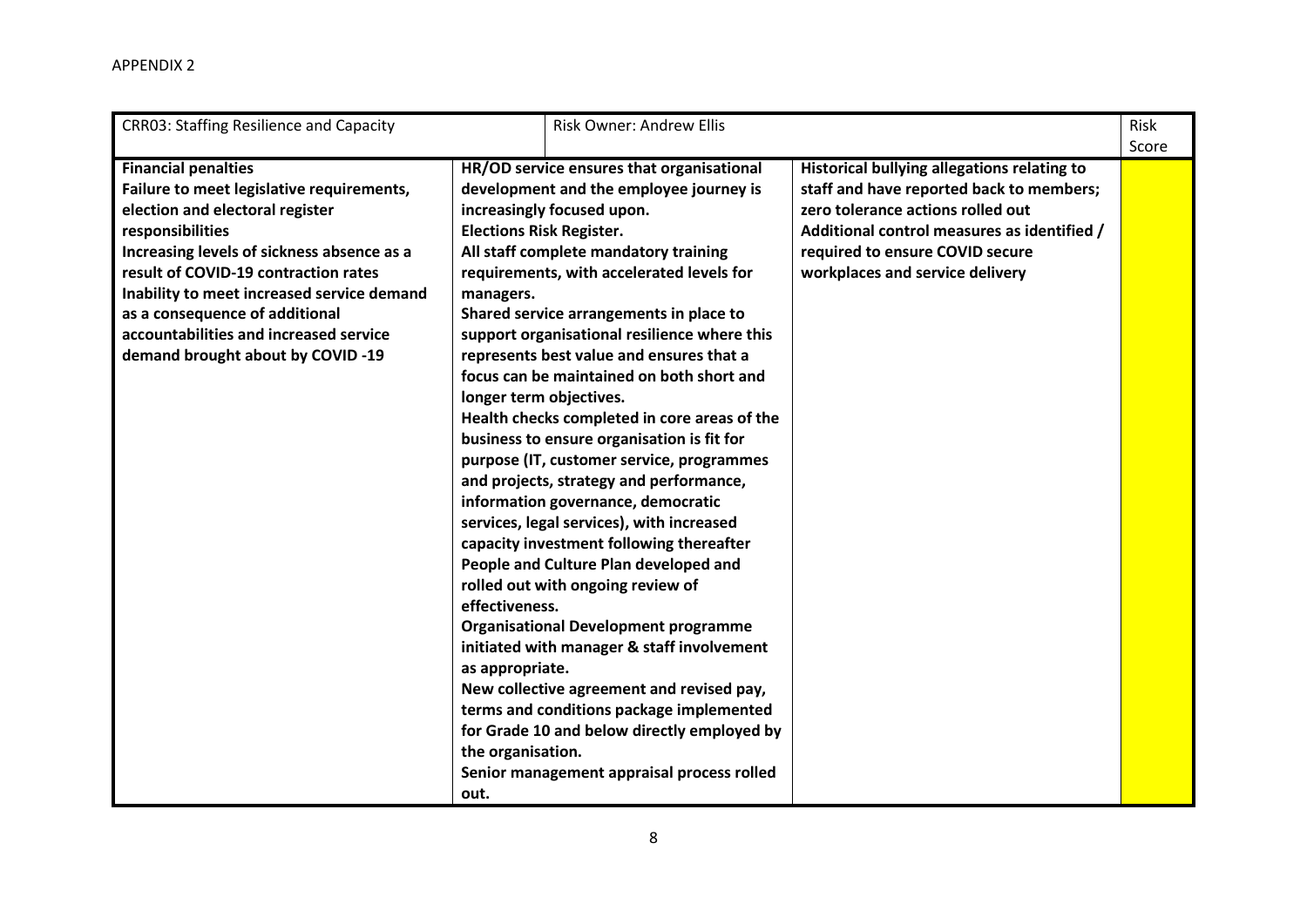| <b>CRR03: Staffing Resilience and Capacity</b>                                                                                                                                                                                                                                                                                                                                                                                                                                                                                                                                                                                                                                                                                                                                                                                                                                                                              | <b>Risk Owner: Andrew Ellis</b>                                                                                                                                                                                                                                                                                                                                                                                                                                                                                                                     |              | Risk<br>Score |
|-----------------------------------------------------------------------------------------------------------------------------------------------------------------------------------------------------------------------------------------------------------------------------------------------------------------------------------------------------------------------------------------------------------------------------------------------------------------------------------------------------------------------------------------------------------------------------------------------------------------------------------------------------------------------------------------------------------------------------------------------------------------------------------------------------------------------------------------------------------------------------------------------------------------------------|-----------------------------------------------------------------------------------------------------------------------------------------------------------------------------------------------------------------------------------------------------------------------------------------------------------------------------------------------------------------------------------------------------------------------------------------------------------------------------------------------------------------------------------------------------|--------------|---------------|
|                                                                                                                                                                                                                                                                                                                                                                                                                                                                                                                                                                                                                                                                                                                                                                                                                                                                                                                             | Delivery of HR/OD actions in the corporate<br>delivery programme of the Council Plan.<br>Council Plan and corporate programme in<br>place to determine strategic objectives and<br>the delivery plan for achieving them<br>New partnership arrangement in place for<br>Procurement support.<br>Adoption of new policies and procedures<br>such as zero tolerance<br><b>Budget strategy development, financial</b><br>monitoring and reporting includes a strong<br>focus on workforce related issues<br><b>Covid 19 procedures and arrangements</b> |              |               |
| <b>Mitigating Actions</b><br>Appraisal process Grades 10 and below has been refreshed and revised to ensure that there is a focus on issues such as performance<br>against strategic and operational goals and a training, learning and development plan linked to professional and personal goals. This will<br>be rolled out from October 2020 onwards.<br>Training Needs analysis completed; new training and development programme in place for employees and so that managers support and<br>fulfil their responsibilities to employees.<br>Review of commissioned and third party arrangements and obligations.<br>New partnership arrangement in place for Legal support.<br>Rolling programme of review of policies and procedures underway to ensure they are fit for purpose.<br>Undertake review of Senior Manager structure to determine an appropriate operating model to drive forward quality and standards. |                                                                                                                                                                                                                                                                                                                                                                                                                                                                                                                                                     | Target<br>2B |               |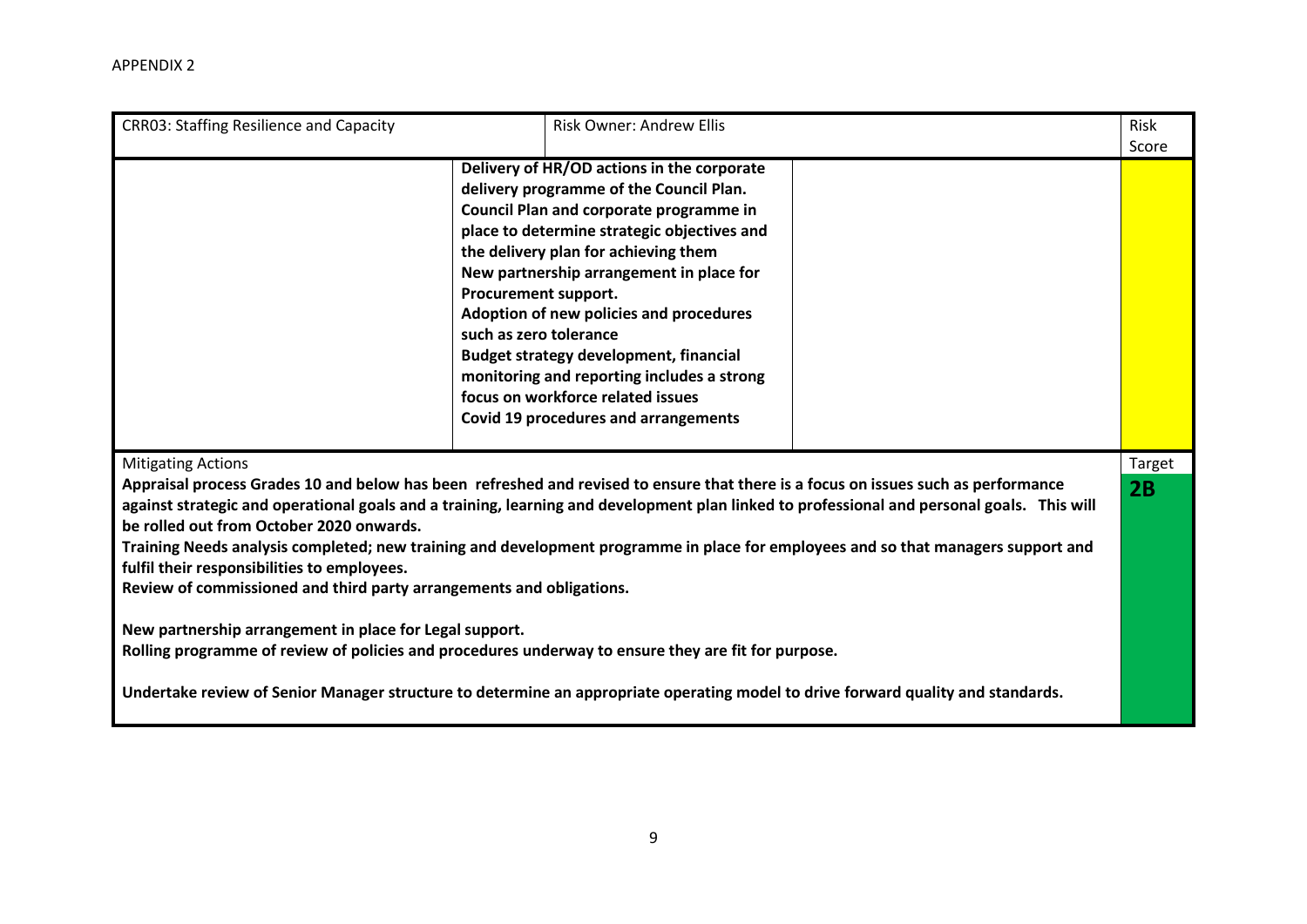| <b>CRR04: Strategic Planning and Leadership</b>                                                                                                                                                                                                                                                                                                                                                                                |                                           | <b>Risk Owner: Stacey Burlet</b>                                                                                                                                                                                                                                                                                                                                                                                                                                                                                                                                                                                                                                                                                                                                                                                                                                                                                                                 |                                                                                                                                                                                                                                                                            | Risk<br>Score |
|--------------------------------------------------------------------------------------------------------------------------------------------------------------------------------------------------------------------------------------------------------------------------------------------------------------------------------------------------------------------------------------------------------------------------------|-------------------------------------------|--------------------------------------------------------------------------------------------------------------------------------------------------------------------------------------------------------------------------------------------------------------------------------------------------------------------------------------------------------------------------------------------------------------------------------------------------------------------------------------------------------------------------------------------------------------------------------------------------------------------------------------------------------------------------------------------------------------------------------------------------------------------------------------------------------------------------------------------------------------------------------------------------------------------------------------------------|----------------------------------------------------------------------------------------------------------------------------------------------------------------------------------------------------------------------------------------------------------------------------|---------------|
| Description                                                                                                                                                                                                                                                                                                                                                                                                                    |                                           | Causes                                                                                                                                                                                                                                                                                                                                                                                                                                                                                                                                                                                                                                                                                                                                                                                                                                                                                                                                           |                                                                                                                                                                                                                                                                            | Original      |
| Failure to establish, review or deliver against strategic /<br>corporate priorities so that the long-term aspirations and<br>ambitions of Ryedale are achieved, resulting in sub-<br>optimal performance and/or failure to deliver the agreed<br><b>Council Plan</b>                                                                                                                                                           |                                           | Lack of and / or inadequate political direction<br>Misalignment of resources and priorities due to unrealistic / undefined targets<br>and objectives<br>Unrealistic expectations relating to timescales, capacity or remit<br>Capacity and skills of the workforce are lacking or inadequate to support the<br>delivery of targets<br>Lack of advice taken from senior officers<br>Unprecedented circumstances requiring the reallocation of resources to meet<br>urgent, reactive need e.g. COVID outbreak, natural emergency, BREXIT<br>Inadequate training and development programmes for member and senior<br>officers<br>Inability of senior officers to focus on core work areas due to capacity issues<br>Lack of clarity or confidence in strategic direction<br><b>Decision processes ineffective</b><br>Poor elected member / officer relationships<br>Significant national policy changes / direction e.g LGR, the Future of Planning |                                                                                                                                                                                                                                                                            | <b>5D</b>     |
| Consequences<br><b>Lack of direction</b><br>Lack of delivery progress<br>Failure to achieve long term improvements<br>for local residents and businesses<br>Resources not aligned to priorities/misuse of<br>resources<br>Loss of opportunities (e.g. financial - business<br>rates)<br>Lack of accountability<br>Poor customer and stakeholder satisfaction<br>Low staff morale and motivation<br>Poor leadership performance | <b>Proactive Controls</b><br>health check | <b>Newly adopted Council Plan</b><br><b>Strategy and performance management</b><br><b>Regular Management Board programme</b><br>determines officer guidance and advice on<br>corporate and strategic matters<br><b>CEX communications, staff briefings</b><br>Regular updates to relevant Committees to<br>focus on key areas of development                                                                                                                                                                                                                                                                                                                                                                                                                                                                                                                                                                                                     | <b>Reactive Controls</b><br>As an interim measure, existing<br>performance management indicators are<br>reviewed regularly at Committee<br>Red and amber performance ratings are<br>investigated and addressed where possible,<br>with appropriate elected member scrutiny | Current<br>3C |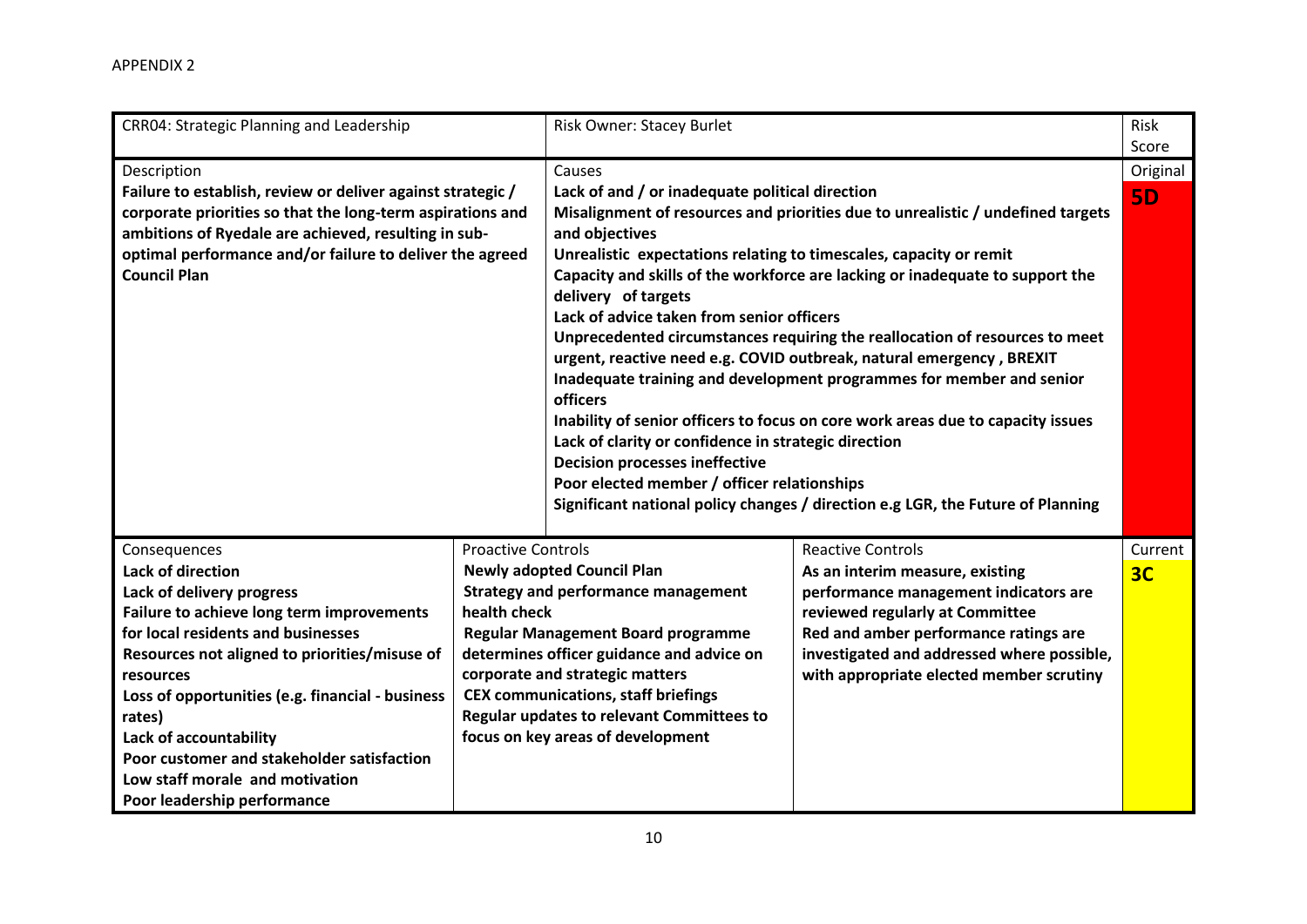| <b>CRR04: Strategic Planning and Leadership</b>                                                                                       | <b>Risk Owner: Stacey Burlet</b>                                                                                                 | Risk<br>Score |
|---------------------------------------------------------------------------------------------------------------------------------------|----------------------------------------------------------------------------------------------------------------------------------|---------------|
| Reputational damage / poor reputation<br>among stakeholders, communities and<br>partners<br>Poor officer/elected member relationships |                                                                                                                                  |               |
| <b>Mitigating Actions</b>                                                                                                             | A new Council Plan was agreed by Council in September 2020. Now adopted, a new performance framework and corporate delivery      | Target<br>1Α  |
|                                                                                                                                       | programme will be developed to support the tracking of key indicators, milestones and delivery outcomes for 2020/21 and 2021/22. |               |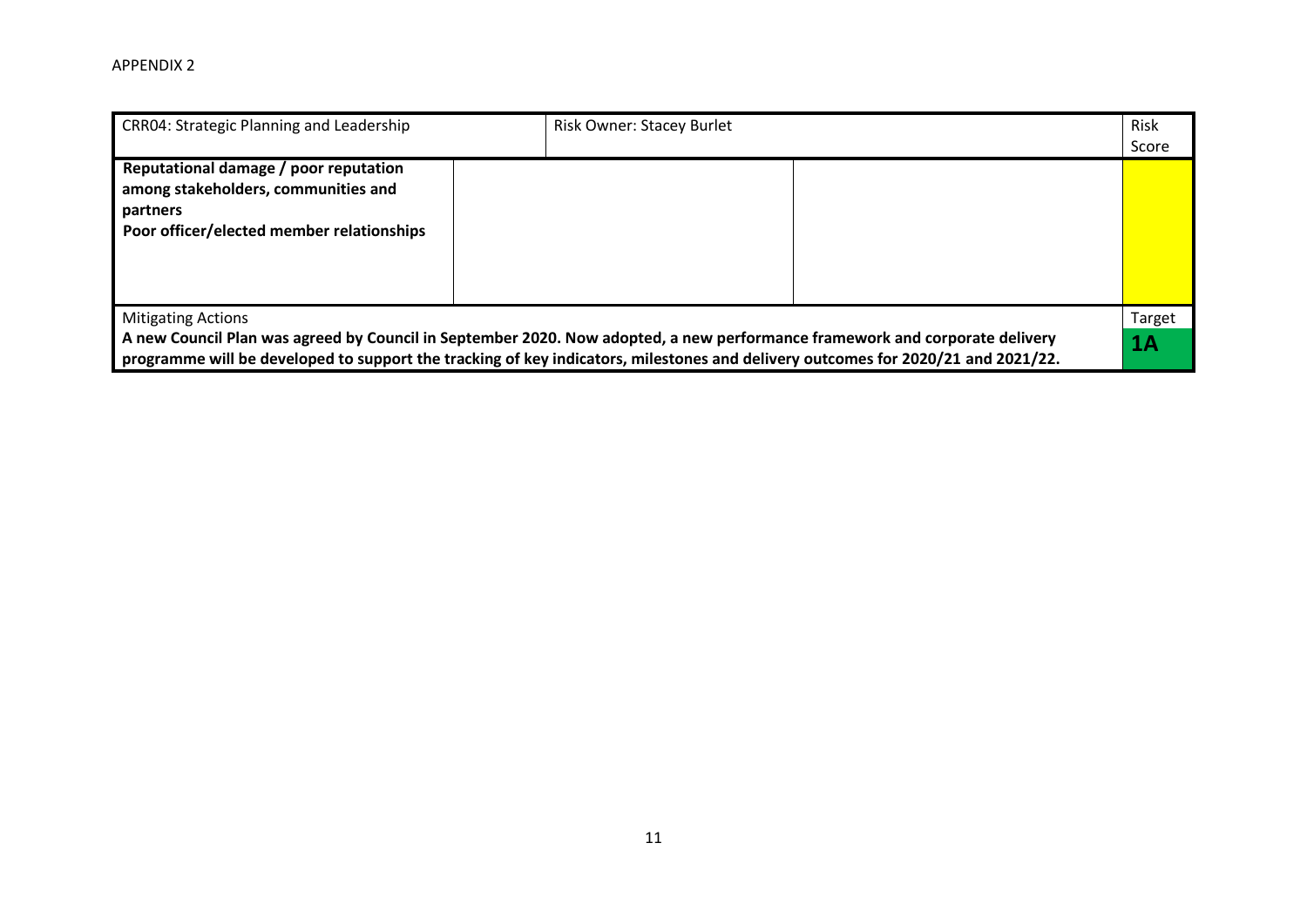| <b>CRR05: Financial Management</b>                                                                                                                                                                                                                                                                                                                                                                                                                                                                                                                   |                                                                                                                                                                                      | Risk Owner: Anton Hodge                                                                                                                                                                                                                                                                       |                                                                                                                                                                                                                                                                                                                                                             | Risk<br>Score             |
|------------------------------------------------------------------------------------------------------------------------------------------------------------------------------------------------------------------------------------------------------------------------------------------------------------------------------------------------------------------------------------------------------------------------------------------------------------------------------------------------------------------------------------------------------|--------------------------------------------------------------------------------------------------------------------------------------------------------------------------------------|-----------------------------------------------------------------------------------------------------------------------------------------------------------------------------------------------------------------------------------------------------------------------------------------------|-------------------------------------------------------------------------------------------------------------------------------------------------------------------------------------------------------------------------------------------------------------------------------------------------------------------------------------------------------------|---------------------------|
| Description<br>Failure to have adequate financial management within<br>the Council                                                                                                                                                                                                                                                                                                                                                                                                                                                                   |                                                                                                                                                                                      | Causes<br>Lack of data or poor system output<br><b>Finance staff capacity</b><br><b>Political/management perception</b><br>Lack of informed decision making<br>Lack of confidence, engagement, experience and awareness within managers<br>across the council                                 |                                                                                                                                                                                                                                                                                                                                                             | Original<br><b>SE</b>     |
| Consequences<br>Over or underspend<br><b>Lack of investment</b><br>Damage to reputation<br><b>Qualified audits</b><br>Lack of awareness of resources, leading to<br>impact on performance (spending in 'wrong'<br>areas)<br><b>Possible external intervention</b><br>Weak long term planning                                                                                                                                                                                                                                                         | <b>Proactive Controls</b><br><b>External support</b><br><b>Financial Strategy</b><br><b>Capital Plan</b><br><b>Treasury management</b><br><b>Report to committees</b><br>performance | <b>Budget monitoring and reporting</b><br><b>Root and branch reviews</b><br><b>Financial Performance Reports</b><br><b>Budget Managers' access to Pentana</b><br>Review and update reports on financial<br>More member involvement and transparency<br>in Financial Strategy and Capital Plan | <b>Reactive Controls</b><br><b>Budget monitoring and reporting, including</b><br>capital<br><b>Continuous cycle of Root and branch</b><br>reviews<br><b>Review of Audit arrangements to ensure</b><br>correct focus on areas of risk<br>Prioritisation of funding/use of reserves<br>Review of commissioned and third party<br>arrangements and obligations | Current<br>3 <sub>C</sub> |
| <b>Mitigating Actions</b><br>Additional External support where appropriate<br>Deliver training/agree expectations of role of budget managers<br>Use of Benchmarking - including financial and service performance<br>Review capacity of financial support<br>In-year review to ascertain impact of Covid and assess reliance on reserves to ensure a balanced outturn for 2020-21<br>Work with partners and other LAs to determine medium term impact of Covid on income streams and build into refreshed Financial<br>Strategy - due in late autumn |                                                                                                                                                                                      |                                                                                                                                                                                                                                                                                               |                                                                                                                                                                                                                                                                                                                                                             | <b>Target</b><br>2B       |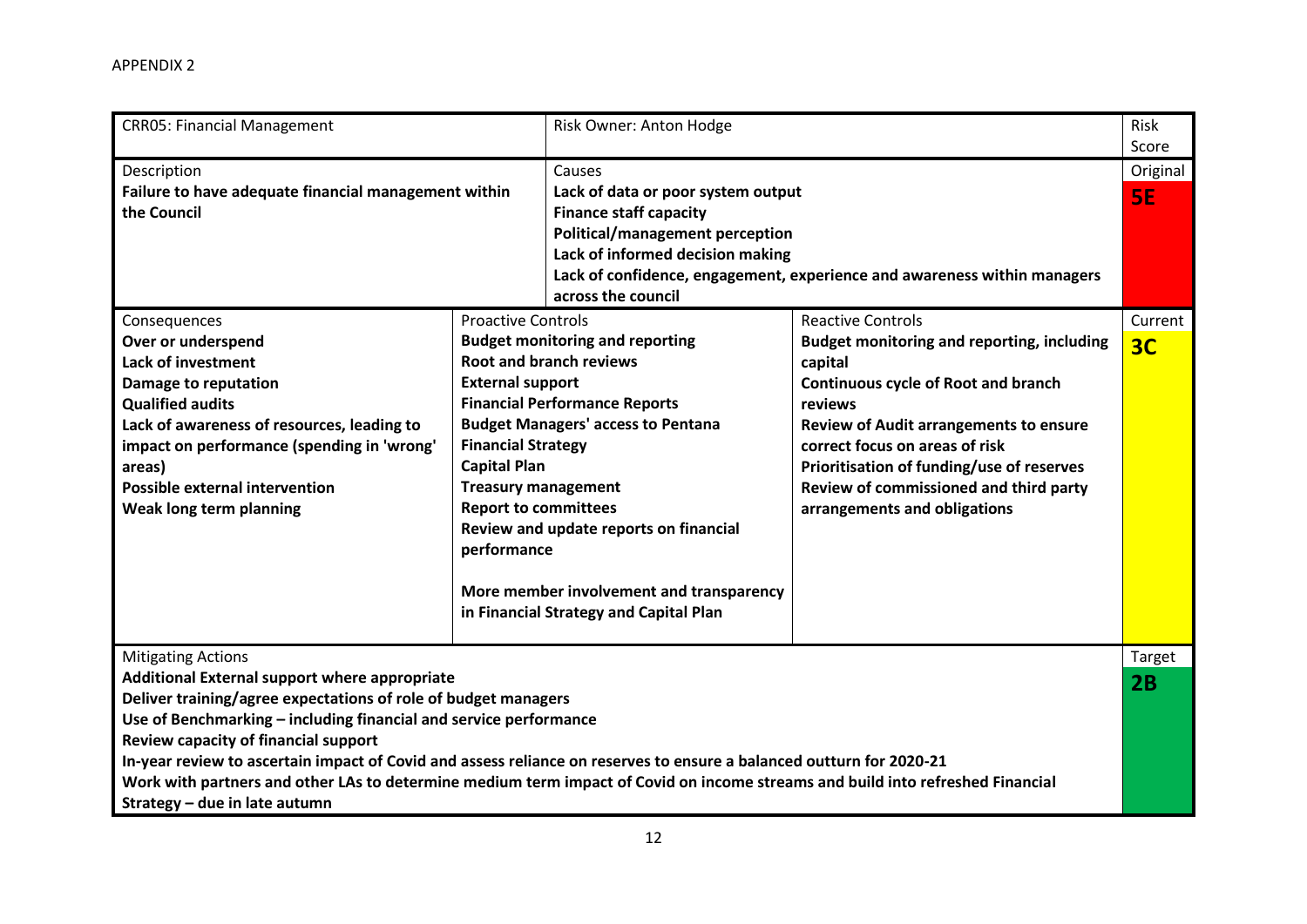| <b>CRR05: Financial Management</b>                                                                                                                                                                                                                         | Risk Owner: Anton Hodge | Risk<br>Score |
|------------------------------------------------------------------------------------------------------------------------------------------------------------------------------------------------------------------------------------------------------------|-------------------------|---------------|
| Review all financial procedures including contract procedures<br>Focussed reviews on areas of budget vulnerability, including overspends and where savings are expected<br>Work with service managers to ensure required savings are agreed and understood |                         |               |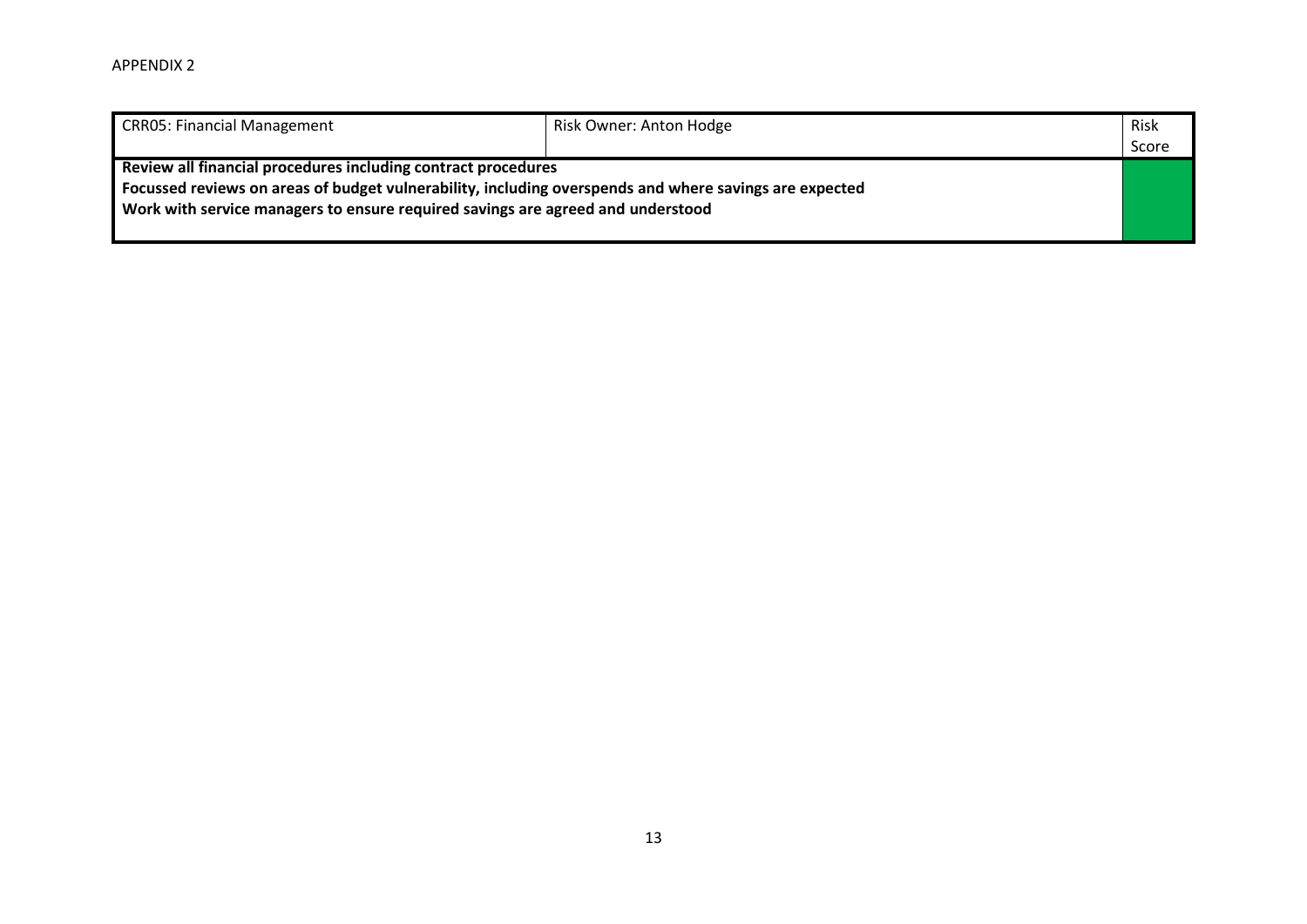| <b>CRR06: Information Governance</b>                                                                                                                                                                                                                                                                                                      |                                                                                                                                         | Risk Owner: Anton Hodge                                                                                                                                                                                                                                                                                                                                                                                                                                                                                                                                                                              |                                                                                                                                           | Risk<br>Score            |
|-------------------------------------------------------------------------------------------------------------------------------------------------------------------------------------------------------------------------------------------------------------------------------------------------------------------------------------------|-----------------------------------------------------------------------------------------------------------------------------------------|------------------------------------------------------------------------------------------------------------------------------------------------------------------------------------------------------------------------------------------------------------------------------------------------------------------------------------------------------------------------------------------------------------------------------------------------------------------------------------------------------------------------------------------------------------------------------------------------------|-------------------------------------------------------------------------------------------------------------------------------------------|--------------------------|
| Description<br>Ineffective data governance arrangements lead to<br>unacceptable levels of unauthorised disclosure of<br>personal and sensitive data, poor quality or delayed<br>responses to FOI requests, and inability to locate key data<br>upon which the Council relies, resulting in loss of<br>reputation and poor decision-making |                                                                                                                                         | Causes<br>Lack of staff and expertise<br>Lack of staff development<br>Governance not embedded in organisational culture<br><b>Simple mistakes</b>                                                                                                                                                                                                                                                                                                                                                                                                                                                    | Information governance arrangements not in place for shared services                                                                      | Original<br><b>SE</b>    |
| Consequences<br>Service user detriment<br><b>Service failure</b><br><b>Special measures</b><br>Poor customer and/or staff satisfaction<br><b>Staff turnover</b><br><b>ICO</b> decisions<br><b>LGO decisions</b><br><b>Damage to reputation</b><br><b>Staff wellbeing suffers</b><br><b>Legal action</b><br><b>Financial penalties</b>     | <b>Proactive Controls</b><br>asset register,<br>DPIA template in place<br>registers<br>comply with GDPR<br><b>Register</b><br>induction | Training, policies in place, regular CIGG<br>meetings, access to expert advice,<br>monitoring systems and audits, information<br>Continue to emphasise personal<br>responsibility of staff for all information and<br>consider disciplinary action against breaches<br>Continue to review information asset<br><b>Ensure individual data sharing arrangements</b><br>are completed for each activity<br><b>Ensure Data Protection risks are managed to</b><br><b>Separate Information Governance Risk</b><br>Online mandatory training completed by<br>existing staff and by new starters as part of | <b>Reactive Controls</b><br>Breach process in place,<br>FOI review process in place,<br>lessons learnt considered,<br><b>CIGG reviews</b> | Current<br>3C            |
| <b>Mitigating Actions</b><br>Ensure individual data sharing arrangements are completed for each activity<br>Ensure Data Protection risks are managed to comply with GDPR - specifically around contracts and other service agreements<br><b>Continue communications to staff</b>                                                          |                                                                                                                                         |                                                                                                                                                                                                                                                                                                                                                                                                                                                                                                                                                                                                      |                                                                                                                                           | Target<br>3 <sub>C</sub> |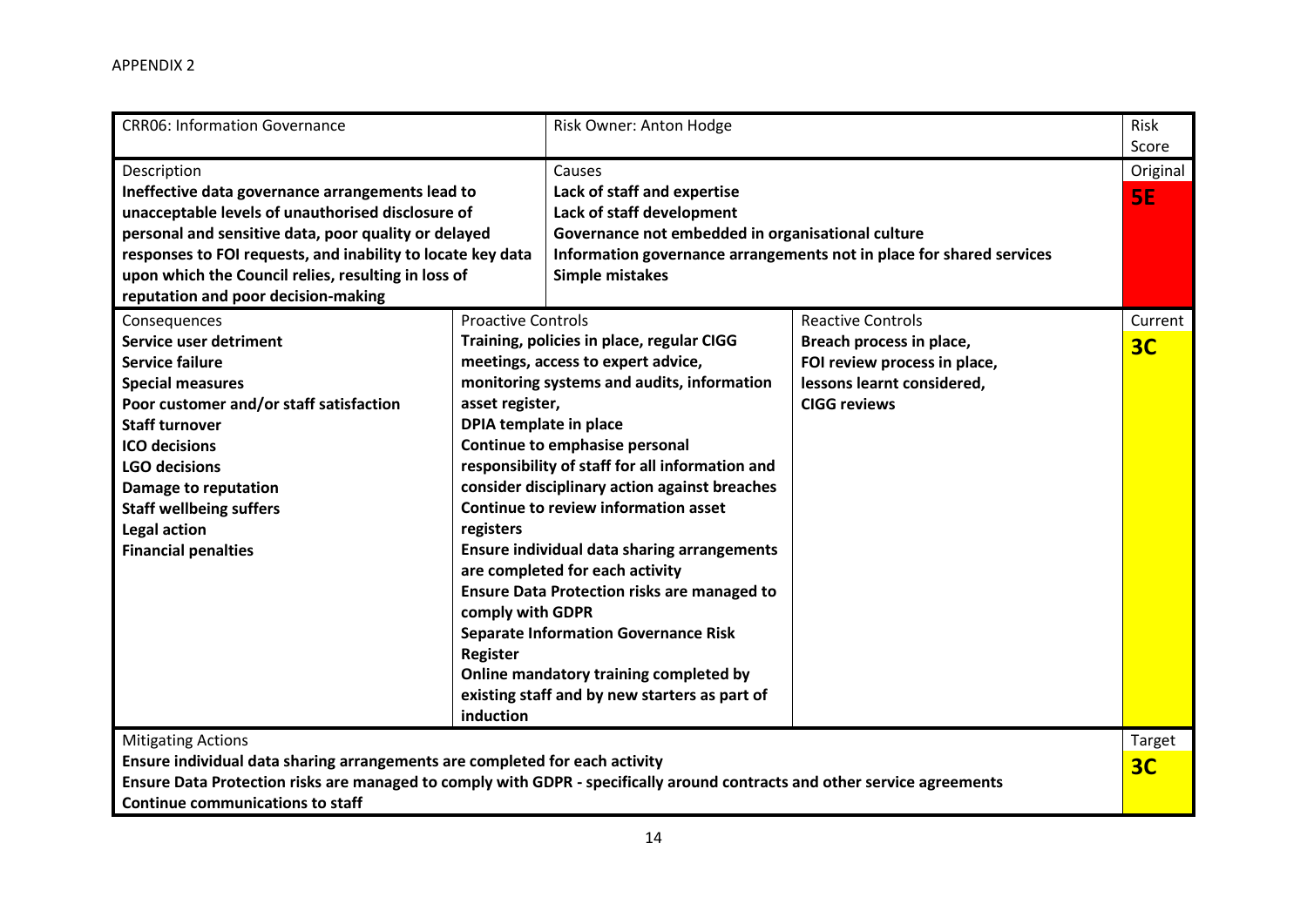| CRR06: Information Governance    | Risk Owner: Anton Hodge | Risk  |
|----------------------------------|-------------------------|-------|
|                                  |                         | Score |
| <b>Continue regular training</b> |                         |       |

| ICT                                                                                                                                                                                                                                                |                                  | Risk Owner: Louise Wood                                                                                                                                                                                                                                                                                                                                                                                                                                                      |                                                                                                                                                   | <b>Risk</b><br>Score |
|----------------------------------------------------------------------------------------------------------------------------------------------------------------------------------------------------------------------------------------------------|----------------------------------|------------------------------------------------------------------------------------------------------------------------------------------------------------------------------------------------------------------------------------------------------------------------------------------------------------------------------------------------------------------------------------------------------------------------------------------------------------------------------|---------------------------------------------------------------------------------------------------------------------------------------------------|----------------------|
| Description                                                                                                                                                                                                                                        |                                  | Causes                                                                                                                                                                                                                                                                                                                                                                                                                                                                       |                                                                                                                                                   | Original             |
| Ability to deliver public services is severely compromised<br>or reduced due to ICT failure                                                                                                                                                        |                                  | <b>Outdated or inappropriate policies</b><br>Poor corporate controls over ICT system<br>Over-reliance on third party suppliers<br>Outdated, ineffective or ill-configured ICT infrastructure<br>Ill-configured or inadequate software<br>Limited internal capacity<br>Lack of adequate training in effective system use<br>Lack of/inadequate equipment<br>Inadequate disaster recovery planning<br>attack<br>Insufficient investment reduces ICT capacity and effectiveness | Inadequate contractual arrangements, and poor contract management<br>System security is compromised through inadequate security controls or cyber | <b>5E</b>            |
| Consequences                                                                                                                                                                                                                                       | <b>Proactive Controls</b>        |                                                                                                                                                                                                                                                                                                                                                                                                                                                                              | <b>Reactive Controls</b>                                                                                                                          | Current              |
| Citizens do not receive a service or a poor<br>service<br>Services are unable to operate, or must<br>operate at a reduced level, for a protracted<br>period of time<br>Services are unable to operate efficiently<br>Data is lost or irretrievable | <b>Contract audit</b><br>budgets | PSN compliance healthcheck and certification<br>Disaster recovery plans<br>Centralization of IT decision-making and<br>IT policies and procedures                                                                                                                                                                                                                                                                                                                            | DR site available if required<br>Third party support                                                                                              | 3 <sub>C</sub>       |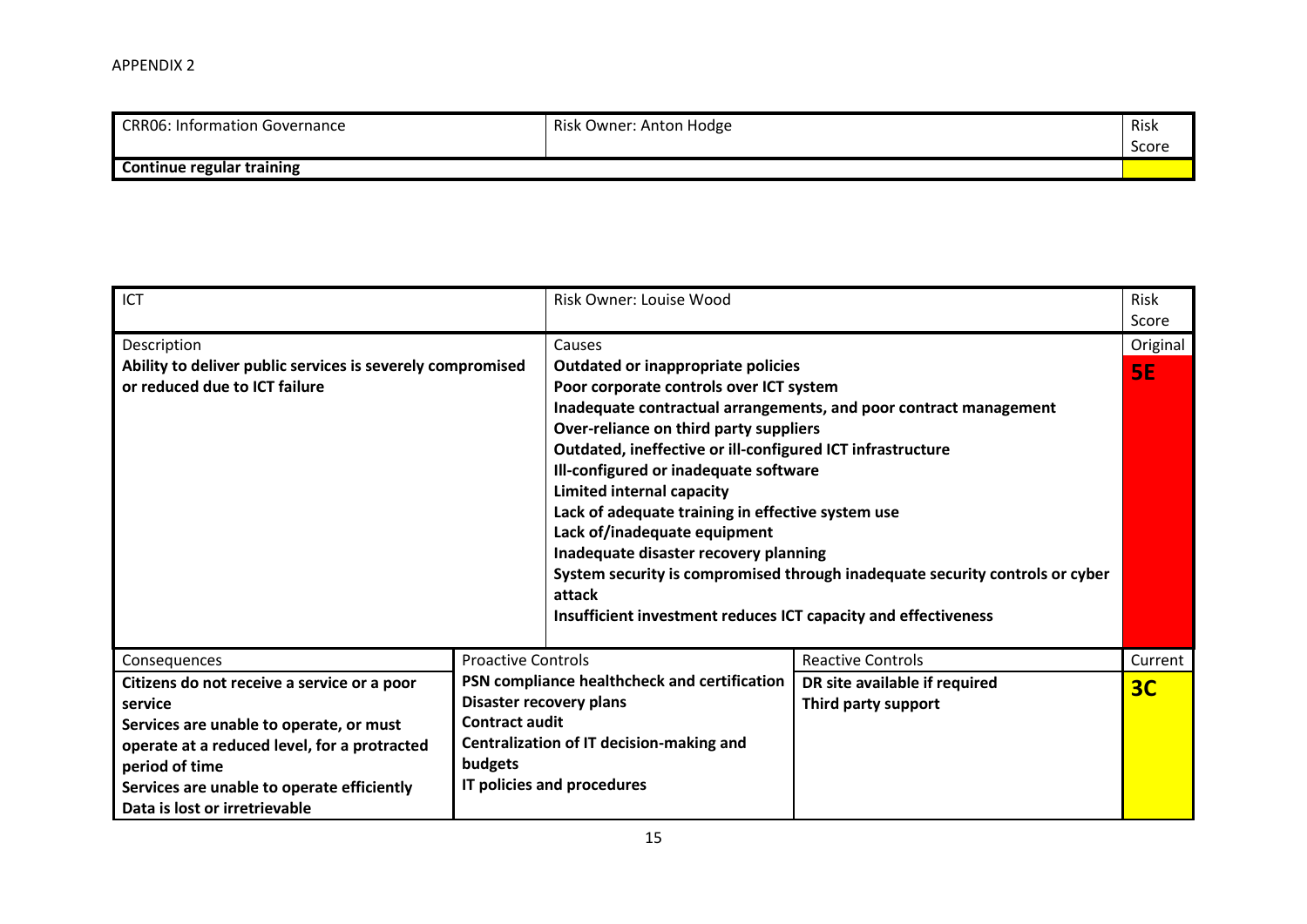| ICT                                                                                                                                                                                                                                                                                                                                                                                                                   | Risk Owner: Louise Wood |  | Risk<br>Score |
|-----------------------------------------------------------------------------------------------------------------------------------------------------------------------------------------------------------------------------------------------------------------------------------------------------------------------------------------------------------------------------------------------------------------------|-------------------------|--|---------------|
| <b>Organisation loses PSN connection</b><br><b>Systems are breached</b>                                                                                                                                                                                                                                                                                                                                               |                         |  |               |
| <b>Mitigating Actions</b>                                                                                                                                                                                                                                                                                                                                                                                             |                         |  | Target        |
| <b>External service review and reporting</b><br>Annual third party healthcheck and implementation of actions<br>Maintenance of software and systems within service support dates<br>Ongoing investment in cloud and SaaS<br>Training and development of staff in appropriate use of systems and software, including security<br><b>Links with National Cyber Security Centre</b><br><b>Testing of DR arrangements</b> |                         |  | 2B            |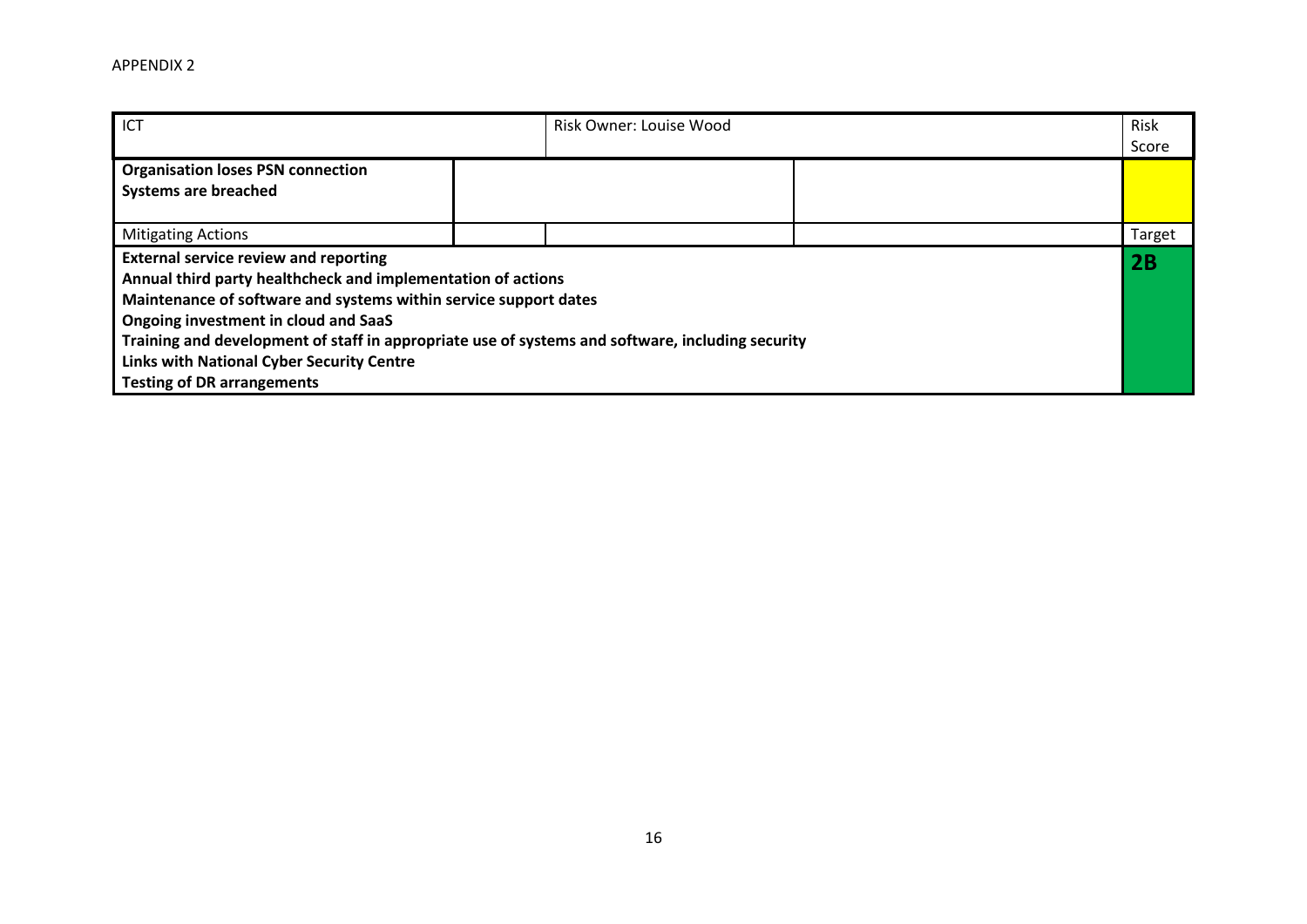| CRR07: ICT                                                                                                                                                                                                                                                                                                                    |                                                                                                                                                                                       | <b>Risk Owner: Louise Wood</b>                                                                                                                                                                                                                                                                                                                                                                                                                                               |                                                                                                                                                   | Risk<br>Score  |
|-------------------------------------------------------------------------------------------------------------------------------------------------------------------------------------------------------------------------------------------------------------------------------------------------------------------------------|---------------------------------------------------------------------------------------------------------------------------------------------------------------------------------------|------------------------------------------------------------------------------------------------------------------------------------------------------------------------------------------------------------------------------------------------------------------------------------------------------------------------------------------------------------------------------------------------------------------------------------------------------------------------------|---------------------------------------------------------------------------------------------------------------------------------------------------|----------------|
| Description                                                                                                                                                                                                                                                                                                                   |                                                                                                                                                                                       | Causes                                                                                                                                                                                                                                                                                                                                                                                                                                                                       |                                                                                                                                                   | Original       |
| Ability to deliver public services is severely compromised<br>or reduced due to ICT failure                                                                                                                                                                                                                                   |                                                                                                                                                                                       | Outdated or inappropriate policies<br>Poor corporate controls over ICT system<br>Over-reliance on third party suppliers<br>Outdated, ineffective or ill-configured ICT infrastructure<br>Ill-configured or inadequate software<br><b>Limited internal capacity</b><br>Lack of adequate training in effective system use<br>Lack of/inadequate equipment<br>Inadequate disaster recovery planning<br>attack<br>Insufficient investment reduces ICT capacity and effectiveness | Inadequate contractual arrangements, and poor contract management<br>System security is compromised through inadequate security controls or cyber | SE.            |
| Consequences                                                                                                                                                                                                                                                                                                                  | <b>Proactive Controls</b>                                                                                                                                                             |                                                                                                                                                                                                                                                                                                                                                                                                                                                                              | <b>Reactive Controls</b>                                                                                                                          | Current        |
| Citizens do not receive a service or a poor<br>service<br>Services are unable to operate, or must<br>operate at a reduced level, for a protracted<br>period of time<br>Services are unable to operate efficiently<br>Data is lost or irretrievable<br><b>Organisation loses PSN connection</b><br><b>Systems are breached</b> | PSN compliance healthcheck and certification<br>Disaster recovery plans<br><b>Contract audit</b><br>Centralization of IT decision-making and<br>budgets<br>IT policies and procedures |                                                                                                                                                                                                                                                                                                                                                                                                                                                                              | DR site available if required<br>Third party support                                                                                              | 3 <sub>C</sub> |
| <b>Mitigating Actions</b>                                                                                                                                                                                                                                                                                                     |                                                                                                                                                                                       |                                                                                                                                                                                                                                                                                                                                                                                                                                                                              |                                                                                                                                                   | Target         |
| <b>External service review and reporting</b><br>Annual third party healthcheck and implementation of actions                                                                                                                                                                                                                  |                                                                                                                                                                                       |                                                                                                                                                                                                                                                                                                                                                                                                                                                                              |                                                                                                                                                   | 2B             |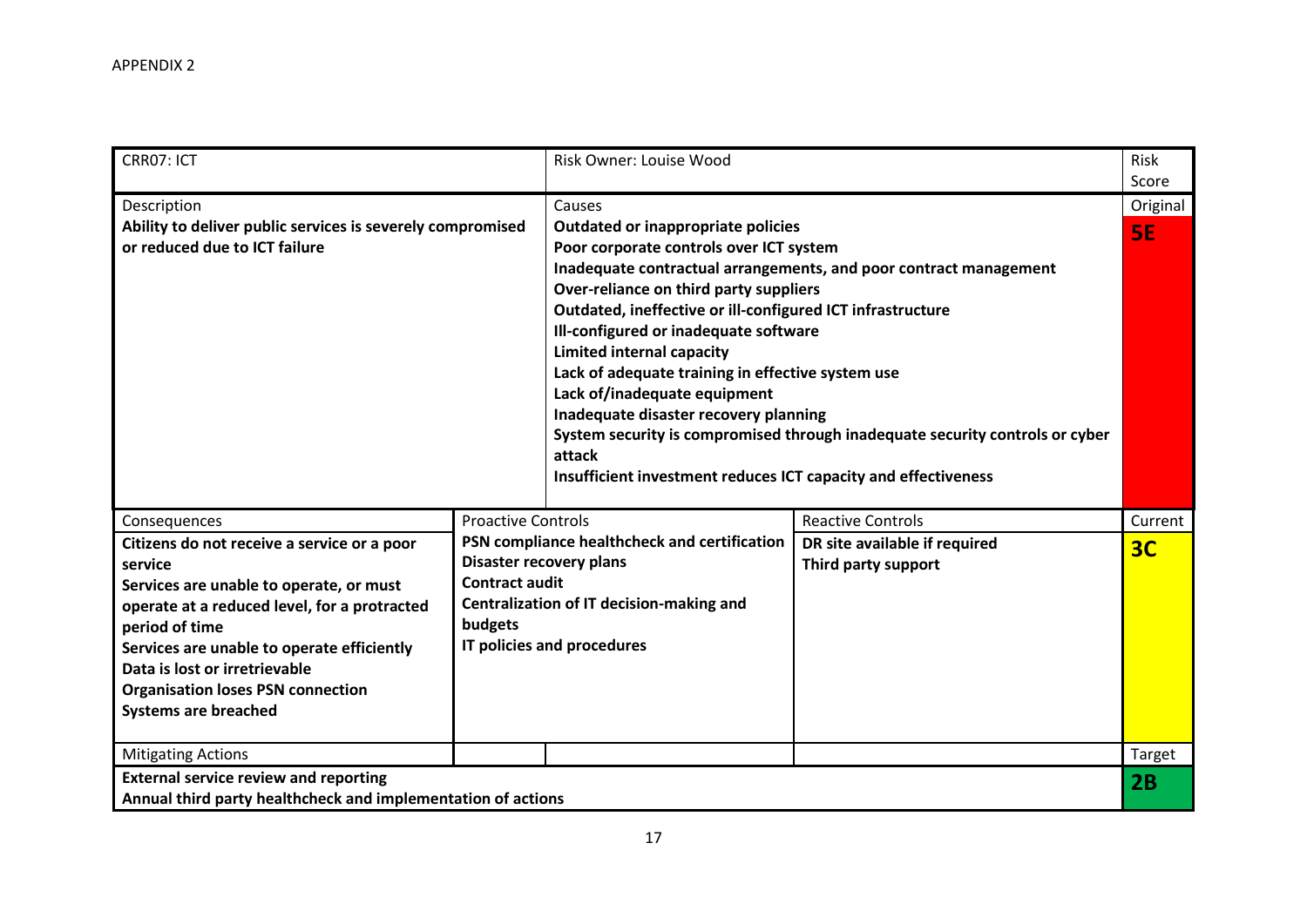| CRR07: ICT                                                                                       | Risk Owner: Louise Wood | Risk  |
|--------------------------------------------------------------------------------------------------|-------------------------|-------|
|                                                                                                  |                         | Score |
| Maintenance of software and systems within service support dates                                 |                         |       |
| Ongoing investment in cloud and SaaS                                                             |                         |       |
| Training and development of staff in appropriate use of systems and software, including security |                         |       |
| <b>Links with National Cyber Security Centre</b>                                                 |                         |       |
| <b>Testing of DR arrangements</b>                                                                |                         |       |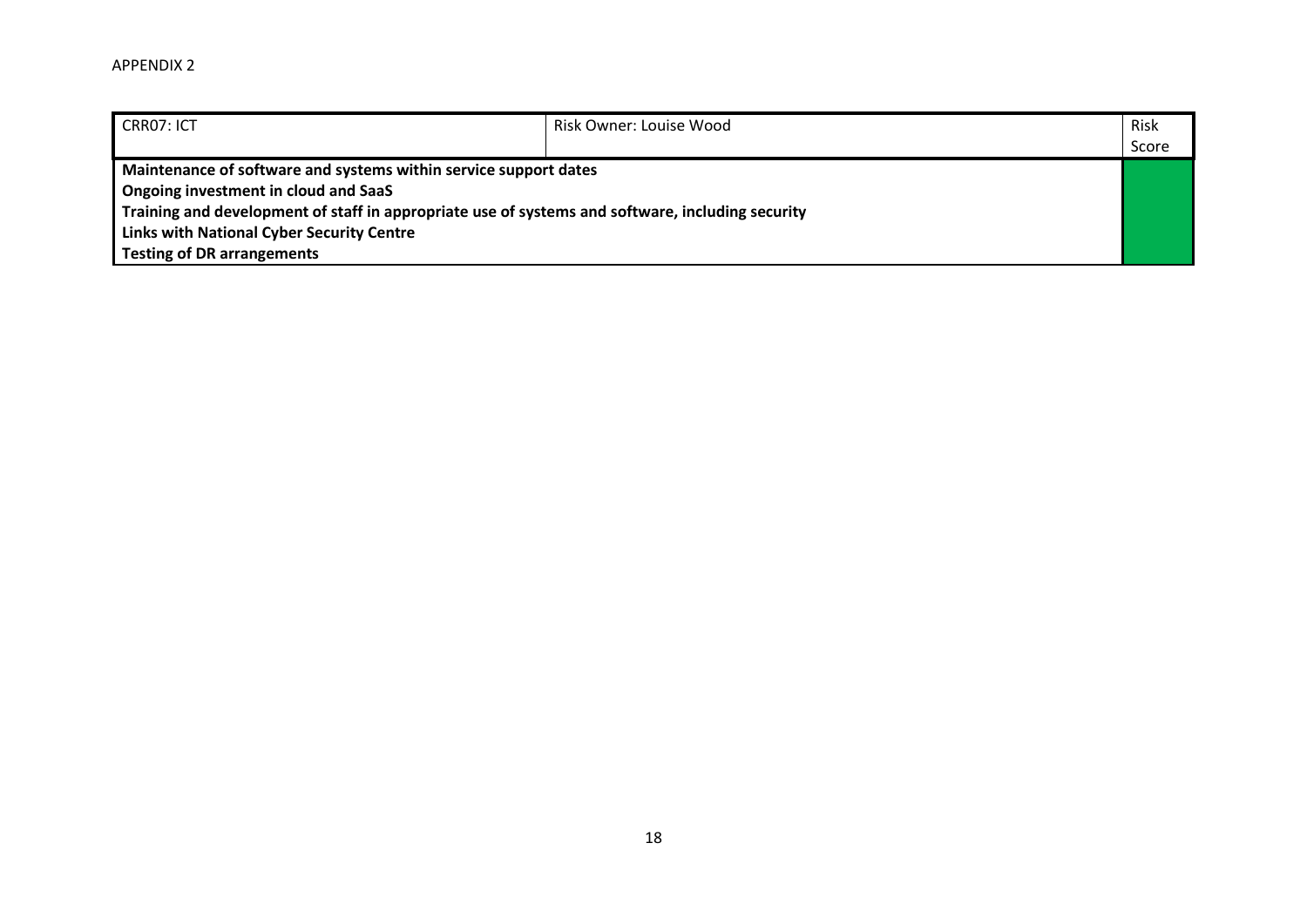| Description<br>Causes<br>Failure to ensure that effective procurement and contract<br>Lack of awareness and ownership across the Council<br>management is carried out across the Council<br><b>Outdated policies and procedures</b><br>Brexit risk to procurement and supply chain<br>The UK leaving the EU (Brexit) with no trading deals in place<br><b>Proactive Controls</b><br>Consequences<br><b>Inability to deliver Value for Money</b><br><b>Contracts Register</b><br>Quarterly update and review<br>Risk of breaking procurement law and<br><b>Wider Partnership arrangements</b><br>regulation<br>Supply chain assessment Increasing the<br><b>Financial penalties</b><br>regularity of supplier risk assessments, from<br>Less effective contracts/contract<br>annual to bi-annual or quarterly.<br>management<br>Work with legal services to understand the<br><b>Missed opportunities</b><br>The result of the Brexit negotiations could<br>impact.<br>have a negative impact on the Council's<br>Early engagement with supply markets when<br>supply chain, both with direct tier 1 suppliers<br>we are looking to tender.<br>Review of the services the council delivers to<br>and their sub-contractor network.<br>assess the potential impact on specific supply<br>Existing supply contracts may be impacted by<br>chains.<br>changes in regulation, or legal requirements.<br>Assurance of Supply - risk that a complete<br>Early supplier engagement should identify<br>areas of cost increase that need to be<br>failure in supply of the goods / service (e.g.<br>factored into budget control and or change in<br>Carillion) from key suppliers could be felt.<br>Service levels may be impacted negatively by<br>requirements. | <b>Reactive Controls</b><br><b>Review of expired contracts</b><br>Retrospective permissions applied for<br>Review of projects due out to the market at<br>the time the UK leaves the EU | Score<br>Original<br><b>5D</b><br>Current<br>3C |
|----------------------------------------------------------------------------------------------------------------------------------------------------------------------------------------------------------------------------------------------------------------------------------------------------------------------------------------------------------------------------------------------------------------------------------------------------------------------------------------------------------------------------------------------------------------------------------------------------------------------------------------------------------------------------------------------------------------------------------------------------------------------------------------------------------------------------------------------------------------------------------------------------------------------------------------------------------------------------------------------------------------------------------------------------------------------------------------------------------------------------------------------------------------------------------------------------------------------------------------------------------------------------------------------------------------------------------------------------------------------------------------------------------------------------------------------------------------------------------------------------------------------------------------------------------------------------------------------------------------------------------------------------------------------------------------------------------------------------------------------------------|-----------------------------------------------------------------------------------------------------------------------------------------------------------------------------------------|-------------------------------------------------|
|                                                                                                                                                                                                                                                                                                                                                                                                                                                                                                                                                                                                                                                                                                                                                                                                                                                                                                                                                                                                                                                                                                                                                                                                                                                                                                                                                                                                                                                                                                                                                                                                                                                                                                                                                          |                                                                                                                                                                                         |                                                 |
| New partnership in place with NYCC to<br>any changes in the Supply Chain or access to<br>deliver procurement services<br>workers, particularly in low skilled<br>categories.<br>Financial risk need to consider if any supply<br>changes will drive up costs of the Goods /<br>Services/Works in the short/medium/long<br>term.                                                                                                                                                                                                                                                                                                                                                                                                                                                                                                                                                                                                                                                                                                                                                                                                                                                                                                                                                                                                                                                                                                                                                                                                                                                                                                                                                                                                                          |                                                                                                                                                                                         |                                                 |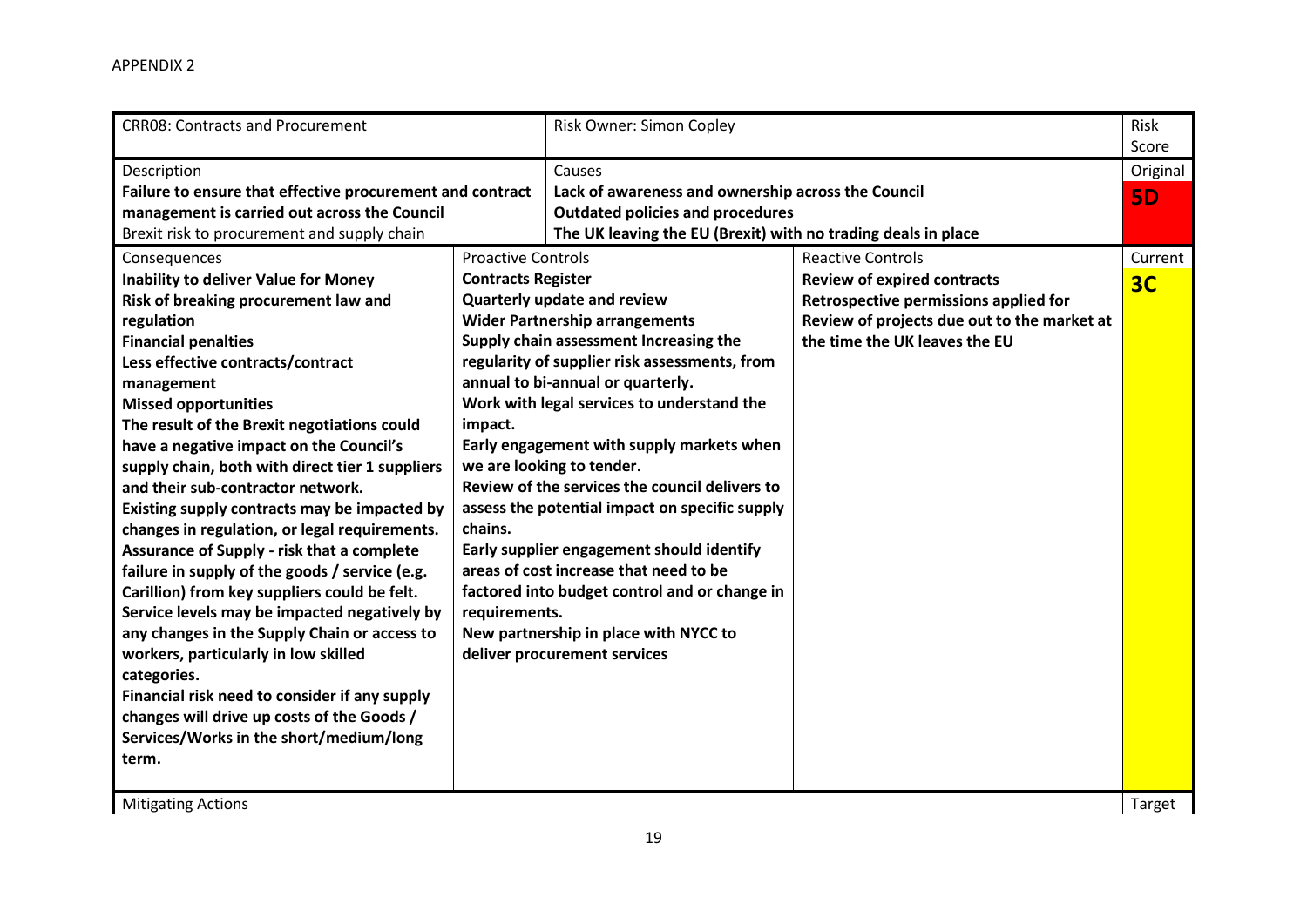| <b>CRR08: Contracts and Procurement</b>                                                                               | <b>Risk Owner: Simon Copley</b>                                                                                                        | <b>Risk</b> |
|-----------------------------------------------------------------------------------------------------------------------|----------------------------------------------------------------------------------------------------------------------------------------|-------------|
|                                                                                                                       |                                                                                                                                        | Score       |
| Review contract procedure rules                                                                                       |                                                                                                                                        | 2B          |
|                                                                                                                       | Ensure all staff with authority for procurement and contracts are appropriately trained and are aware of their responsibilities        |             |
|                                                                                                                       | Draw up new Procurement and Contract Management Strategy (taking into account healthcheck) and Action Plan to ensure that Value of     |             |
|                                                                                                                       | Money is a key requirement and that relevant staff take a commercial approach to purchasing. This will also encompass a detailed spend |             |
| analysis to identify and deliver savings.                                                                             |                                                                                                                                        |             |
|                                                                                                                       | Networking with relevant groups and other local authorities to ensure we are aware of important developments and to share and learn    |             |
| from good practice and review shared agreements                                                                       |                                                                                                                                        |             |
| <b>Regular reporting on performance</b>                                                                               |                                                                                                                                        |             |
| Review of shared service arrangements to ensure they are fit for purpose, including Internal Audit reports            |                                                                                                                                        |             |
|                                                                                                                       | Undertake Supplier analysis, segment and understand our supplier base. See where your critical suppliers are, and even look at who     |             |
| supplies our suppliers. If there are EU companies in that mix, understand how that could impact the rest of our flow. |                                                                                                                                        |             |
|                                                                                                                       |                                                                                                                                        |             |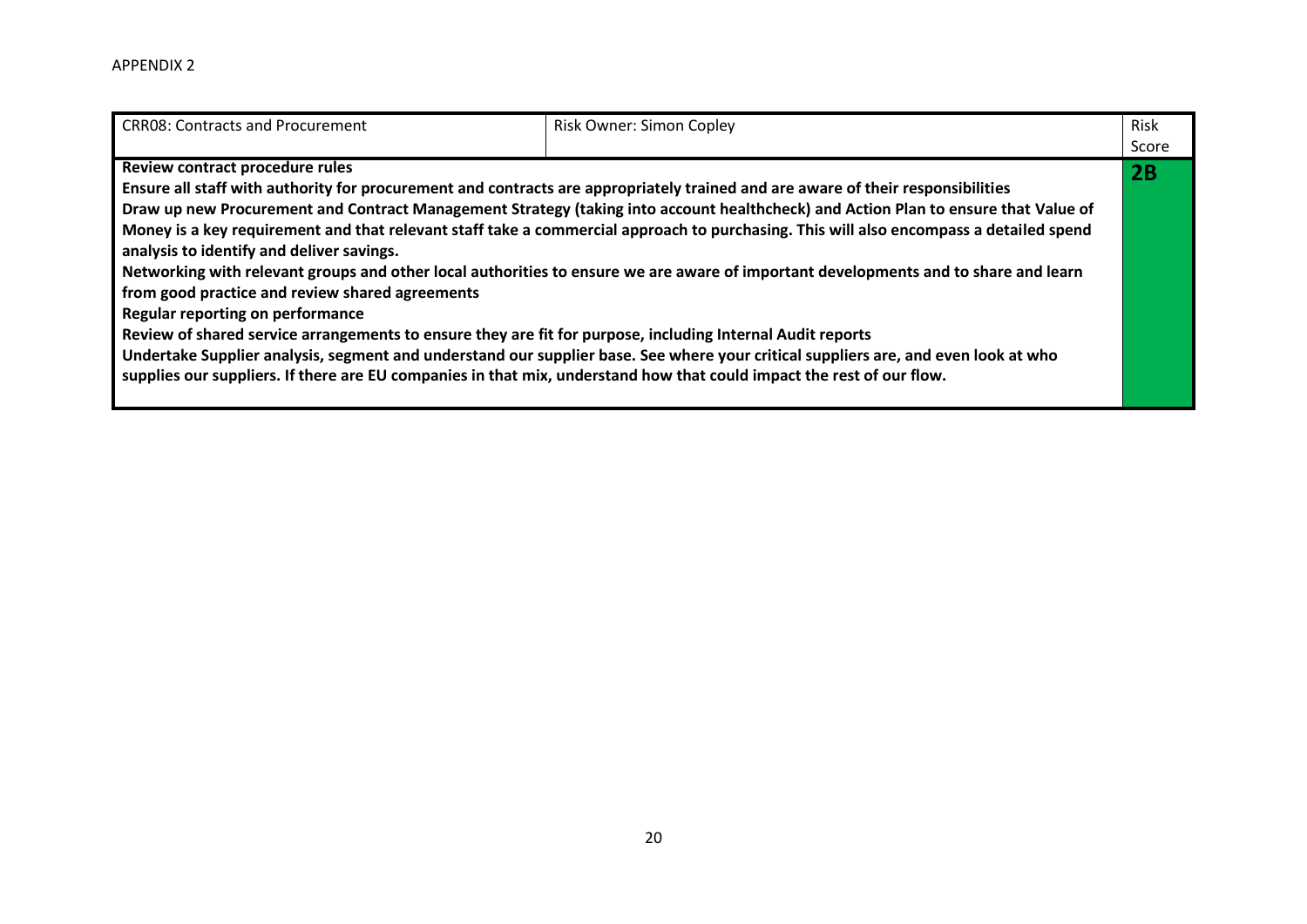| CRR09: Major Events/Incidents (non-Covid)                   |                             | Risk Owner: Phillip Spurr                           |                                                 | Risk<br>Score |
|-------------------------------------------------------------|-----------------------------|-----------------------------------------------------|-------------------------------------------------|---------------|
| Description                                                 |                             | Causes                                              |                                                 | Original      |
| Failure to respond to major regional, national and global   |                             | Lack of senior officer and workforce capacity       |                                                 | <b>5E</b>     |
| events and incidents - and to learn from previous incidents |                             | Lack of business support                            |                                                 |               |
|                                                             |                             | Poor networking                                     |                                                 |               |
|                                                             |                             | Lack of IT capacity                                 |                                                 |               |
|                                                             |                             | Lack of policy and horizon scanning function        |                                                 |               |
|                                                             |                             | Unknown and unpredicted events eg. natural disaster |                                                 |               |
|                                                             |                             | Potentially foreseeable events -                    |                                                 |               |
|                                                             |                             | <b>Carbon emissions</b>                             |                                                 |               |
|                                                             |                             | <b>Local Government reorganisation</b>              |                                                 |               |
|                                                             |                             | Government policy - major change of direction       |                                                 |               |
|                                                             |                             | Scale of natural disaster e.g. flooding             |                                                 |               |
|                                                             |                             | Sustained periods of inclement weather              |                                                 |               |
|                                                             |                             |                                                     |                                                 |               |
| Consequences                                                | <b>Proactive Controls</b>   |                                                     | <b>Reactive Controls</b>                        | Current       |
| Lack of staff capacity to deliver services                  |                             | Membership of regional/sub-regional                 | <b>Briefing papers for Strategic Management</b> | <b>5D</b>     |
| Lack of funding to deliver services                         |                             | response structures -Membership of expert           | <b>Board and Elected Members on immediate</b>   |               |
| Unable to cope with reduced (or increased)                  |                             | bodies that lobby Government and provide            | and urgent issues relating to major change      |               |
| funding                                                     |                             |                                                     |                                                 |               |
|                                                             |                             | updates and guidance during period of crisis        | and incidents                                   |               |
| Not able to lobby appropriately                             | e.g. DCN, LGA               |                                                     | Participation in civil contingency planning     |               |
| Delays in responding to / implementing new                  |                             | Allocation of finance to address key issues         | and delivery - Strategic Command Group,         |               |
| requirements                                                |                             | <b>Cross department and cross-agency working</b>    | <b>Tactical Command Group for York and</b>      |               |
| Costs arising from lack of pre-agreements                   |                             | Membership of expert bodies to guide our            | <b>North Yorkshire</b>                          |               |
| and agreed policy/process e.g. potential                    |                             | response to policy development e.g. end of          | Participation in region/sub-regional            |               |
| supplier costs at end of EU transition period               | <b>EU transition period</b> |                                                     | response groups                                 |               |
| <b>Missed opportunities</b>                                 |                             | Attendance at seminars, workshops and               | Learning form table top exercises/previous      |               |
| Death and / or failure to protect public                    |                             | professional development                            | events                                          |               |
| health                                                      |                             | Attendance of various Yorkshire and the             |                                                 |               |
| Increased risk of flooding and other natural                |                             | Humber/ NY and Yorkshire-wide meetings              |                                                 |               |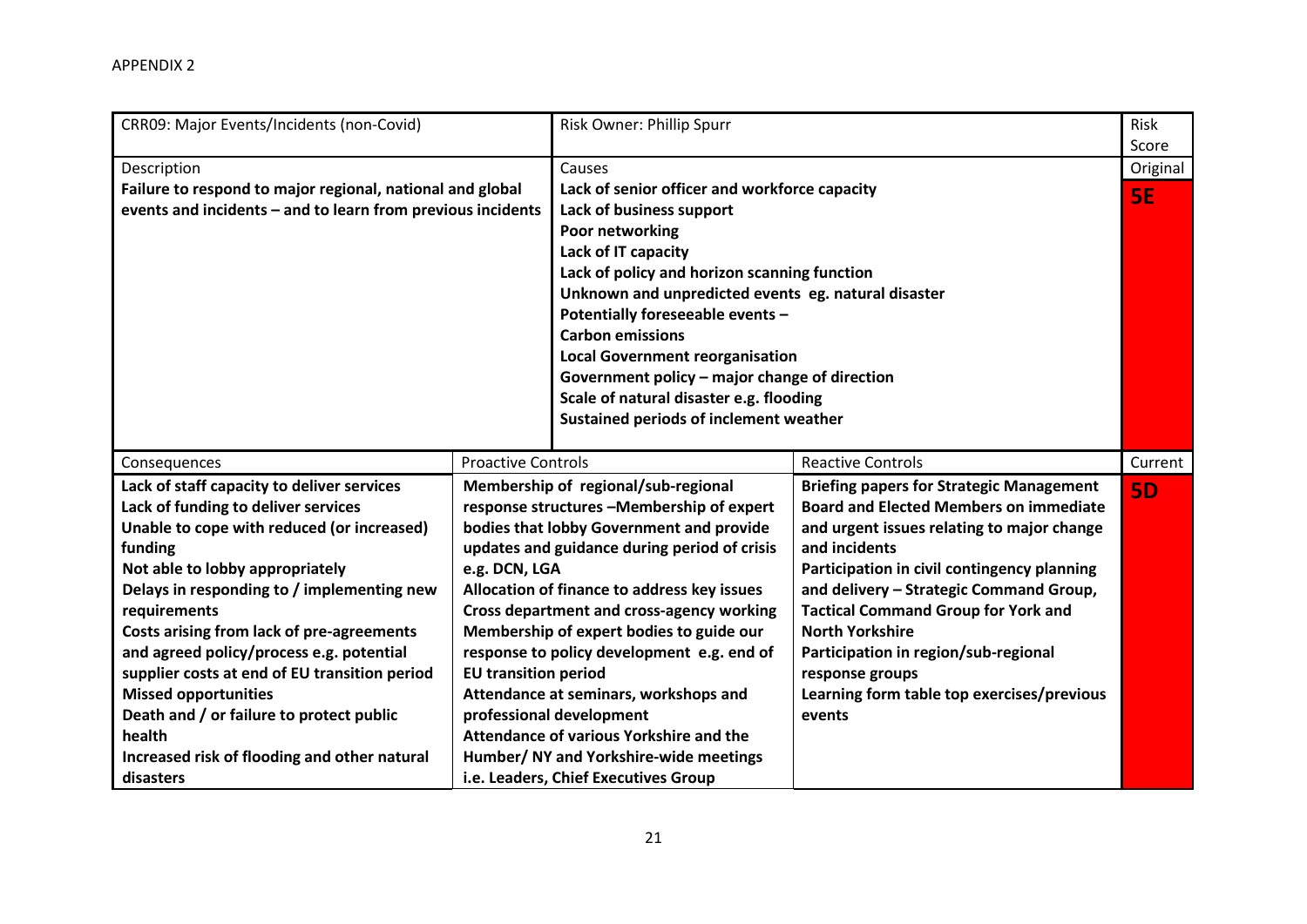| CRR09: Major Events/Incidents (non-Covid)                                                                                                                                             |         | Risk Owner: Phillip Spurr                                                                                                                                                                                                                              | Risk<br>Score |
|---------------------------------------------------------------------------------------------------------------------------------------------------------------------------------------|---------|--------------------------------------------------------------------------------------------------------------------------------------------------------------------------------------------------------------------------------------------------------|---------------|
| Lack of ability to acquit civil contingency<br>partnership accountabilities<br>Inability to support local communities and<br>businesses to recover from major changes or<br>incidents | the LEP | Regular liaison with partnership bodies e.g.<br><b>Climate Change Action Plan</b><br>Participation in civil contingency planning<br>and delivery - Strategic Recovery Group for<br><b>York and North Yorkshire</b><br>Learning from previous incidents |               |
| <b>Mitigating Actions</b>                                                                                                                                                             |         |                                                                                                                                                                                                                                                        | Target        |
|                                                                                                                                                                                       |         | Networking with relevant groups and other local authorities to ensure we are consistent and sharing and learn from good practice                                                                                                                       | 4D            |

| <b>CRR10:</b>                                              | Risk Owner:                                                               | Risk      |
|------------------------------------------------------------|---------------------------------------------------------------------------|-----------|
| Economic recovery and growth (to also include planning for | <b>Phillip Spurr : Programme Director</b>                                 | Score     |
| York/North Yorkshire Devolution and for the future         |                                                                           |           |
| relationship with the European Union)                      |                                                                           |           |
| <b>Business &amp; Economy Workstream</b>                   |                                                                           |           |
| Description                                                | Causes                                                                    | Original  |
| Failure to support business and the retention of jobs      | Failure to recognise the scale of the Covid economic shock and respond    | <b>5D</b> |
| Failure to plan and deliver a strong post-Covid economic   | accordingly                                                               |           |
| recovery                                                   | Failure to recognise the opportunities offered by devolution and from the |           |
| Failure to ensure that Ryedale maximises the benefits      | new arrangements with the EU                                              |           |
| accruing from a York/North Yorkshire devolution deal       | Lack of effective strategic planning to address these issues              |           |
| Failure to ensure that plans are in place and delivered to | Lack of effective engagement with partner agencies within and beyond      |           |
| ensure Ryedale's strong economic performance in Britain's  | Ryedale                                                                   |           |
| future relationship with the European Union                | Failure to engage effectively in shaping a final devolution deal          |           |
| Failure to ensure that plans are in place and delivered to | Failure to secure sufficient Government funding to address key issues     |           |
| ensure EU citizens in Ryedale are able to secure Settled   | Lack of financial and staffing capacity deliver required actions          |           |
| <b>Status</b>                                              |                                                                           |           |
|                                                            |                                                                           |           |
|                                                            |                                                                           |           |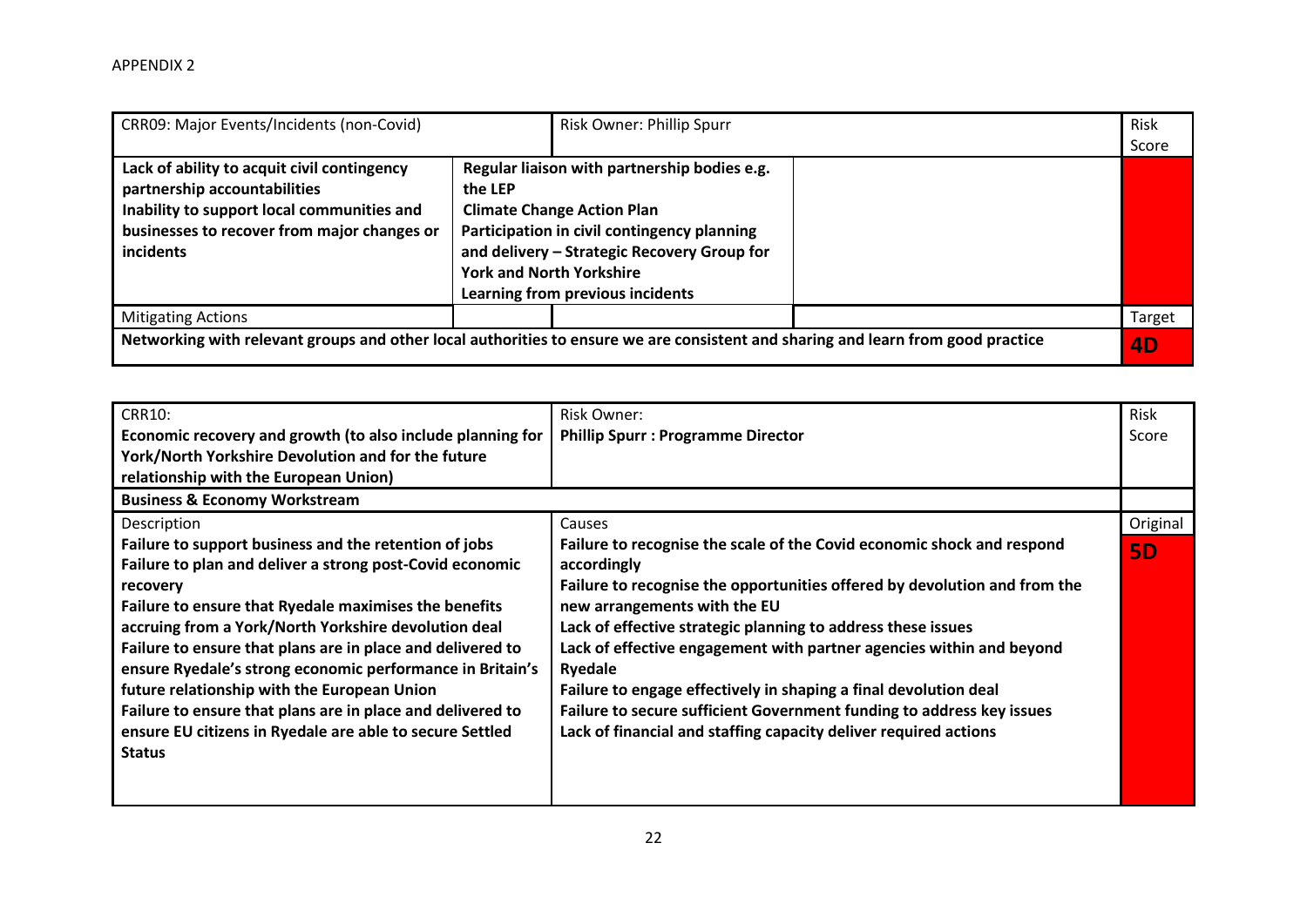| <b>CRR10:</b><br>Economic recovery and growth (to also include planning for<br>York/North Yorkshire Devolution and for the future<br>relationship with the European Union)                                                                                                                                                                                                                                                                                                                                                                                                                                                                                                                                                                                                                                                                                                                                                                                                                                                                                                                            |                          | Risk Owner:<br><b>Phillip Spurr : Programme Director</b>                                                                                                                                                                                                                                                                                                                                                                                                                                                                                                                                                                                                                                                                                                                                                                                                                                                           |                                                                                                                                                                                                                                                                                                                                                                                                                                  | Risk<br>Score |
|-------------------------------------------------------------------------------------------------------------------------------------------------------------------------------------------------------------------------------------------------------------------------------------------------------------------------------------------------------------------------------------------------------------------------------------------------------------------------------------------------------------------------------------------------------------------------------------------------------------------------------------------------------------------------------------------------------------------------------------------------------------------------------------------------------------------------------------------------------------------------------------------------------------------------------------------------------------------------------------------------------------------------------------------------------------------------------------------------------|--------------------------|--------------------------------------------------------------------------------------------------------------------------------------------------------------------------------------------------------------------------------------------------------------------------------------------------------------------------------------------------------------------------------------------------------------------------------------------------------------------------------------------------------------------------------------------------------------------------------------------------------------------------------------------------------------------------------------------------------------------------------------------------------------------------------------------------------------------------------------------------------------------------------------------------------------------|----------------------------------------------------------------------------------------------------------------------------------------------------------------------------------------------------------------------------------------------------------------------------------------------------------------------------------------------------------------------------------------------------------------------------------|---------------|
| Consequences                                                                                                                                                                                                                                                                                                                                                                                                                                                                                                                                                                                                                                                                                                                                                                                                                                                                                                                                                                                                                                                                                          |                          | <b>Proactive Controls</b>                                                                                                                                                                                                                                                                                                                                                                                                                                                                                                                                                                                                                                                                                                                                                                                                                                                                                          | <b>Reactive Controls</b>                                                                                                                                                                                                                                                                                                                                                                                                         | Current       |
| <b>Economic underperformance leading to business</b><br>failures and job losses<br>Adverse social and health consequences<br>Decline/stagnation in district town centres<br>Decline in key economic sectors, including<br>agriculture/manufacturing/services/retail, leisure<br>and hospitality<br>Inability to deliver key infrastructure<br>improvements<br>Inability to deliver low carbon initiatives<br>Loss of revenue to the council<br>Ryedale becomes an unattractive location for<br>investment, and for people to live, work, invest<br>and visit<br>Increased loss of young people seeking economic<br>opportunities elsewhere<br>Loss of investment/business as it seeks<br>opportunities elsewhere<br>Reputational risks - to the council and to the<br>wider district<br>Loss of public confidence in the council<br><b>Recruitment difficulties</b><br>Data protection / sharing<br>Price uncertainty and supply chain difficulties<br>Price pressures from contractors, increased<br>demands on services from customers and<br>businesses<br><b>Potential for community tensions</b> | these areas<br>financial | New corporate plan reflects<br>opportunities/priorities in each of<br>Development and delivery of a<br>comprehensive Ryedale post-Covid<br>economic recovery plan<br><b>Effective provision of business</b><br>support - both financial and non-<br>Full engagement with district, regional<br>and national partners to deliver<br>economic recovery - eg.<br>LEP/NYCC/national<br><b>Government/funding agencies</b><br>Proactive lobbying to ensure that<br><b>Government funding support is</b><br>maximised for all Ryedale economic<br>sectors including manufacturing,<br>services, retail, leisure and hospitality,<br>tourism and culture<br>Proactive engagement to shape the<br>asks of the York/North Yorkshire<br>devolution deal/local government<br>reorganisation to ensure that benefits<br>to Ryedale are maximised<br>Proactive engagement in negotiating<br>the devolution asks with Government | <b>Briefing papers for Elected Members,</b><br><b>Strategic Management Board, and all staff</b><br>provided on a regular basis on each of these<br>issues<br>Ongoing participation in working groups,<br>fora and partnerships helping to direct these<br>activities<br>Ongoing activity to ensure that strategic<br>plans reflect emerging policy direction<br>Regular performance monitoring, with<br>mitigating actions taken | <b>3D</b>     |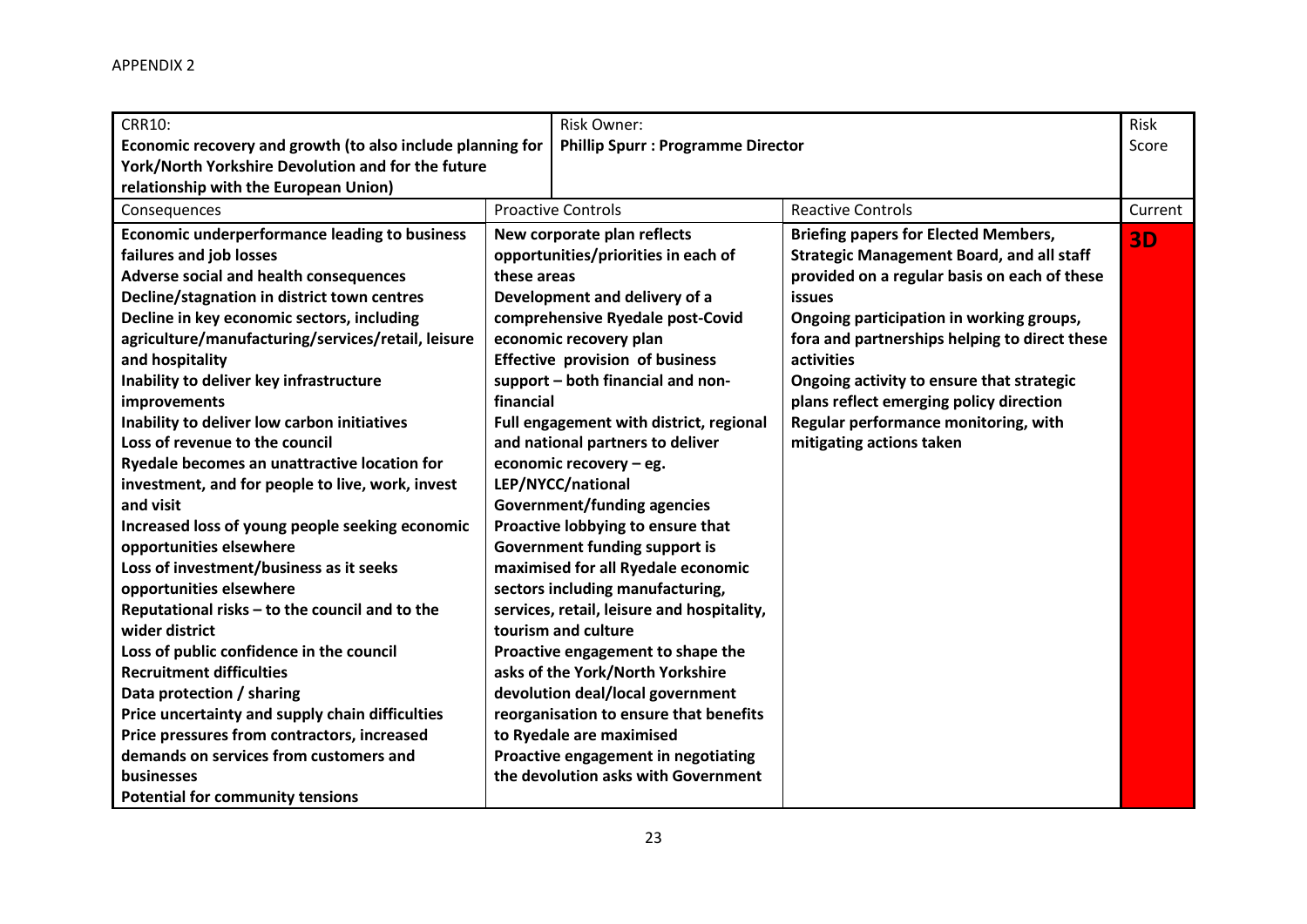| <b>CRR10:</b><br>Economic recovery and growth (to also include planning for<br>York/North Yorkshire Devolution and for the future |                                  | <b>Risk Owner:</b><br><b>Phillip Spurr : Programme Director</b>                                                                                                                                                                                                                                                                                                                                                                                                                                                                                                                                                                                                                                                                                                                     | Risk<br>Score  |
|-----------------------------------------------------------------------------------------------------------------------------------|----------------------------------|-------------------------------------------------------------------------------------------------------------------------------------------------------------------------------------------------------------------------------------------------------------------------------------------------------------------------------------------------------------------------------------------------------------------------------------------------------------------------------------------------------------------------------------------------------------------------------------------------------------------------------------------------------------------------------------------------------------------------------------------------------------------------------------|----------------|
| relationship with the European Union)                                                                                             |                                  |                                                                                                                                                                                                                                                                                                                                                                                                                                                                                                                                                                                                                                                                                                                                                                                     |                |
| <b>Mitigating Actions</b>                                                                                                         | <b>issues</b><br>groups<br>place | Engagement in shaping the work of the<br><b>Devolution Governance Group</b><br>Utilisation of guidance upon Britain's<br>future relationship with the EU on<br>specific areas such as<br>trade/procurement/funding<br>programmes Progress on all actions<br>monitored and reported to Strategic<br><b>Management Board and to Members</b><br>of a regular basis<br><b>Update of Business Continuity Plans to</b><br>take into account post-<br>Covid/devolution/new EU relationship<br><b>Ensure clarity on future funding</b><br>arrangements for businesses post EU<br>transition period<br>Full engagement in regional working<br><b>Ensure full compliance with state</b><br>aid/data protection/procurement and<br>other requirements<br>Integrated communities action plan in | Target         |
| support business health, jobs and livelihoods in the post Covid/post-EU transition periods                                        |                                  | Work with businesses, partner agencies and Government to ensure that funding is maximised, support is in place and plans are delivered to<br>Engage in partnership groups/fora to ensure effective planning and delivery of cross-North Yorkshire economic recovery initiatives                                                                                                                                                                                                                                                                                                                                                                                                                                                                                                     | 3 <sub>C</sub> |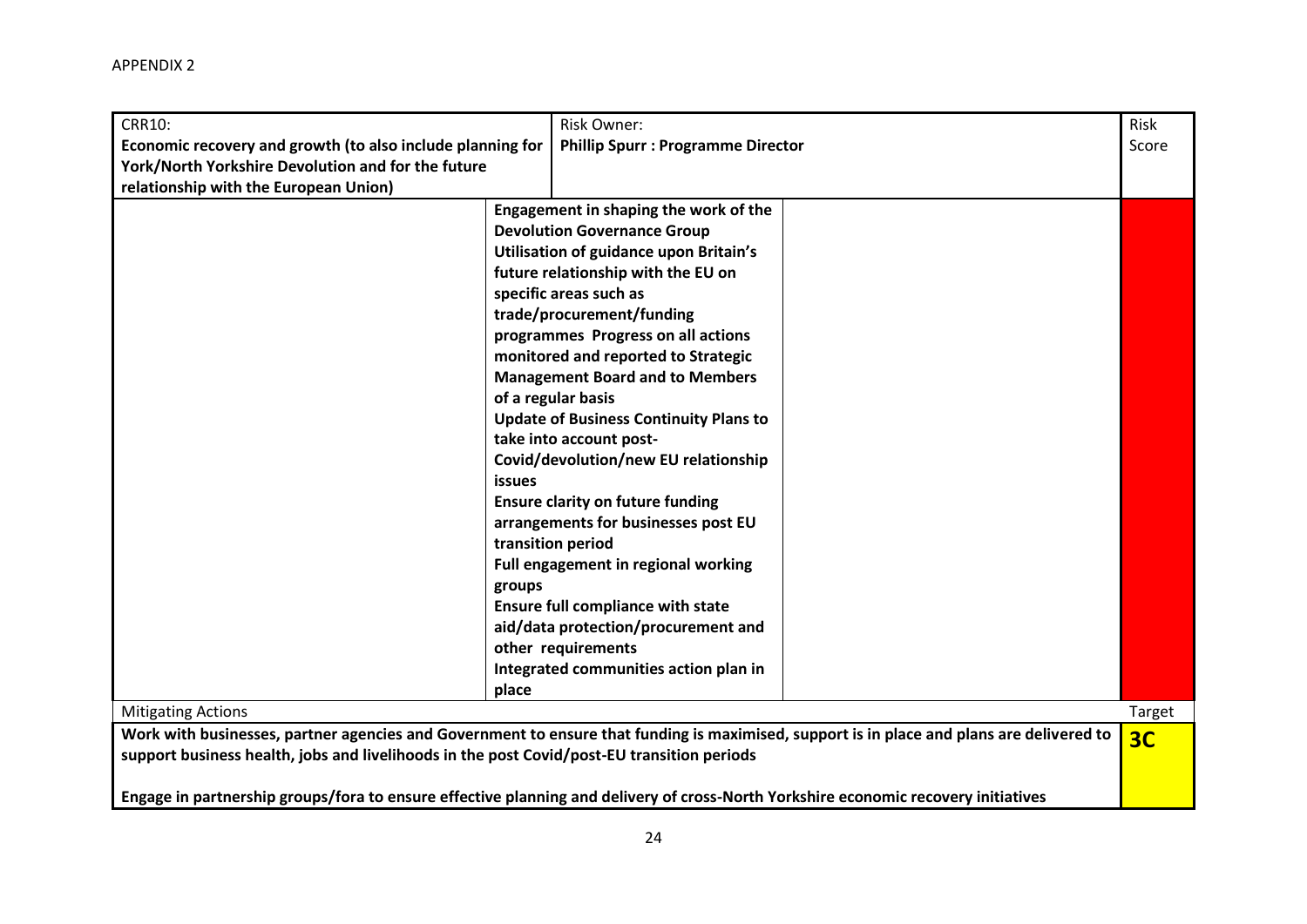| <b>CRR10:</b>                                                                                                                                                                                               | <b>Risk Owner:</b>                                                                                                                      | Risk  |  |  |  |  |
|-------------------------------------------------------------------------------------------------------------------------------------------------------------------------------------------------------------|-----------------------------------------------------------------------------------------------------------------------------------------|-------|--|--|--|--|
| Economic recovery and growth (to also include planning for                                                                                                                                                  | <b>Phillip Spurr: Programme Director</b>                                                                                                | Score |  |  |  |  |
| York/North Yorkshire Devolution and for the future                                                                                                                                                          |                                                                                                                                         |       |  |  |  |  |
| relationship with the European Union)                                                                                                                                                                       |                                                                                                                                         |       |  |  |  |  |
|                                                                                                                                                                                                             | Report on an ongoing basis to central Government on Covid/post EU transition economic impacts                                           |       |  |  |  |  |
|                                                                                                                                                                                                             | Play a full role in negotiations with Government to agree devolution asks and shape local government reorganisation proposals           |       |  |  |  |  |
| Council and report regularly to Members/Strategic Management Board.                                                                                                                                         | Participate in engagement activities arranged by Government upon planning for the future relationship with the EU; review impact on the |       |  |  |  |  |
| New EU relationship - continue to receive notification on emerging guidance on areas affecting Local Government, review impact on the<br>Council and report regularly on this to Management Board           |                                                                                                                                         |       |  |  |  |  |
|                                                                                                                                                                                                             | Workforce: monitor the potential impact on recruitment in particular and put together an appropriate action plan if required            |       |  |  |  |  |
| Prepare and implement Corporate new EU relationship Readiness Action Plan                                                                                                                                   |                                                                                                                                         |       |  |  |  |  |
| As part of the budget setting process, consider the impact of post-Covid economic recovery work, devolution/local government<br>reorganisation proposals and the impact of the new relationship with the EU |                                                                                                                                         |       |  |  |  |  |
| Continue to ensure that key messages/information in each of these areas is publicised both internally and externally.                                                                                       |                                                                                                                                         |       |  |  |  |  |
| regularly to Members/Strategic Management Board.                                                                                                                                                            | Participate in engagement activities arranged by Government upon planning for the future; review impact on the Council and report       |       |  |  |  |  |

| <b>Communities Workstream</b>                            |                                                                       |           |
|----------------------------------------------------------|-----------------------------------------------------------------------|-----------|
| Description                                              | Causes                                                                | Original  |
| Failure to plan and deliver a strong post-Covid recovery | <b>Failure to support Community Support Organisations effectively</b> | <b>5D</b> |
| Failure to ensure that vulnerable communities are        | Failure to recognise the need to support EU residents within Ryedale  |           |
| supported through and beyond the Covid emergency         | Lack of effective strategic planning to address these issues          |           |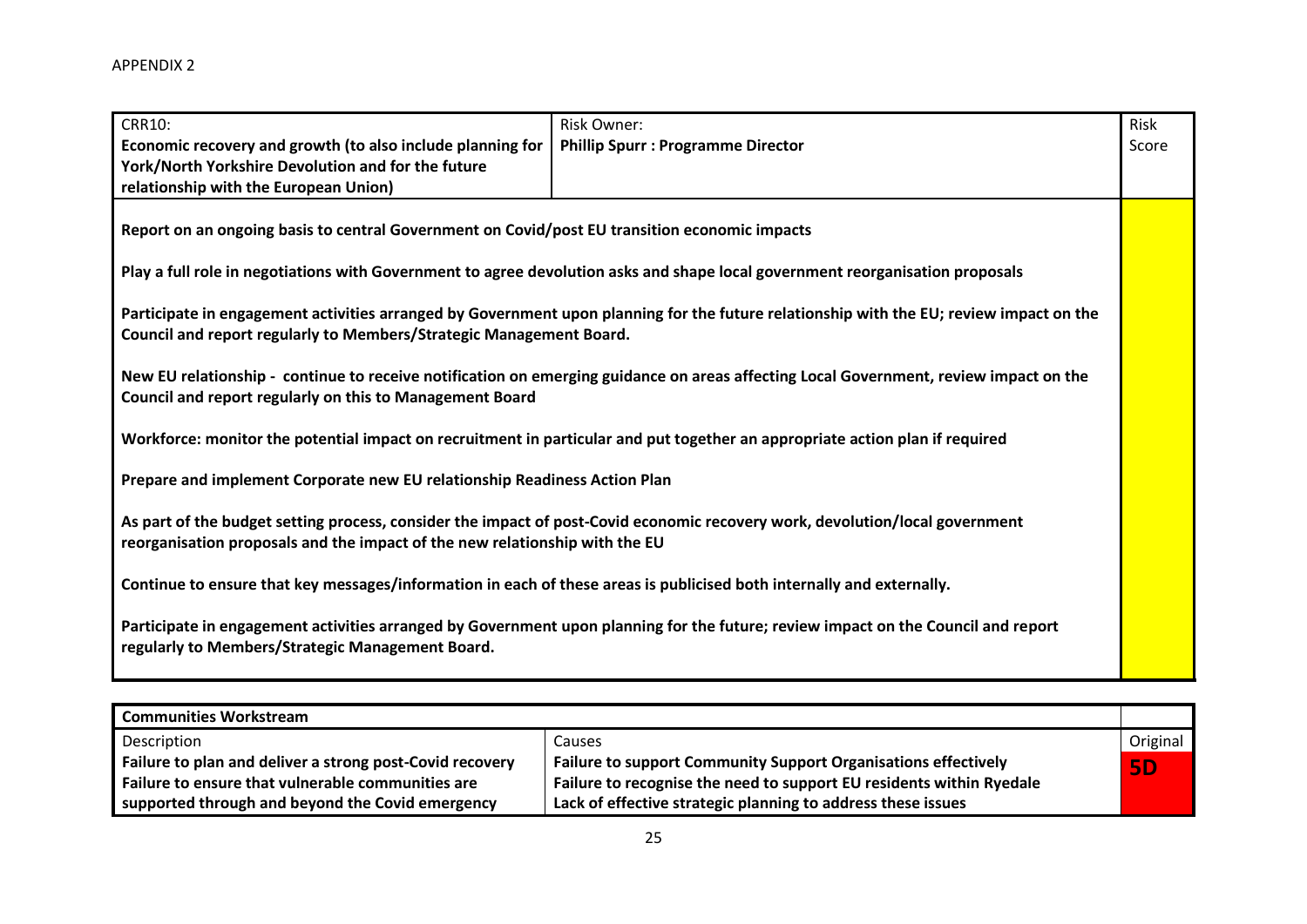| <b>CRR10:</b><br>Economic recovery and growth (to also include planning for<br>York/North Yorkshire Devolution and for the future<br>relationship with the European Union)<br>Failure to ensure that plans are in place and delivered to<br>ensure EU citizens in Ryedale are able to secure Settled<br><b>Status</b><br>Failure to support the provision of effective test and trace<br>processes                                                                                                                                                                                                                                                     |                                                           | <b>Risk Owner:</b><br><b>Phillip Spurr : Programme Director</b><br><b>Ryedale</b><br>Lack of financial and staffing capacity deliver required actions                                                                                                                                                                                                                                                                                                                                                                                                                                                                                                                                                                           | Lack of effective engagement with partner agencies within and beyond<br>Failure to secure sufficient Government funding to address key issues                                                                                                                                                                                                                                                                                                                | Risk<br>Score        |
|--------------------------------------------------------------------------------------------------------------------------------------------------------------------------------------------------------------------------------------------------------------------------------------------------------------------------------------------------------------------------------------------------------------------------------------------------------------------------------------------------------------------------------------------------------------------------------------------------------------------------------------------------------|-----------------------------------------------------------|---------------------------------------------------------------------------------------------------------------------------------------------------------------------------------------------------------------------------------------------------------------------------------------------------------------------------------------------------------------------------------------------------------------------------------------------------------------------------------------------------------------------------------------------------------------------------------------------------------------------------------------------------------------------------------------------------------------------------------|--------------------------------------------------------------------------------------------------------------------------------------------------------------------------------------------------------------------------------------------------------------------------------------------------------------------------------------------------------------------------------------------------------------------------------------------------------------|----------------------|
| Consequences<br>Lack of support for our vulnerable residents<br>and communities<br>Adverse social and health consequences<br>Decline in community resilience and physical<br>and mental health of residents<br>Loss of revenue to the council<br>Increased demands upon community support<br>resources<br>Reputational risks - to the council and to the<br>wider district<br>Loss of public confidence in the council<br><b>Increased demands on services from</b><br>customers and businesses<br><b>Potential for community tensions</b><br>Lack of support for test and trace which<br>allows significant Covid resurgence within<br><b>Ryedale</b> | <b>Proactive Controls</b><br>areas<br>Covid recovery plan | New corporate plan reflects<br>opportunities/priorities in each of these<br>Development and delivery of comprehensive<br><b>Ryedale Covid community connect</b><br>partnership support programmes and post-<br>Effective provision of community support -<br>- both financial and non-financial<br>Full engagement with district, regional and<br>national partners to deliver community<br>support and - eg. /NYCC/Community<br><b>Support organisation/national</b><br><b>Government/funding agencies</b><br>Proactive lobbying to ensure that<br>Government funding support is maximised<br>for all Ryedale communities and residents<br>Engagement in shaping the work of the<br><b>Community Support Organisations and</b> | <b>Reactive Controls</b><br><b>Briefing papers for Elected Members,</b><br><b>Strategic Management Board, and all staff</b><br>provided on a regular basis on each of<br>these issues<br>Ongoing participation in working groups,<br>fora and partnerships helping to direct<br>these activities<br>Ongoing activity to ensure that strategic<br>plans reflect emerging policy direction<br>Regular performance monitoring, with<br>mitigating actions taken | Current<br><b>3D</b> |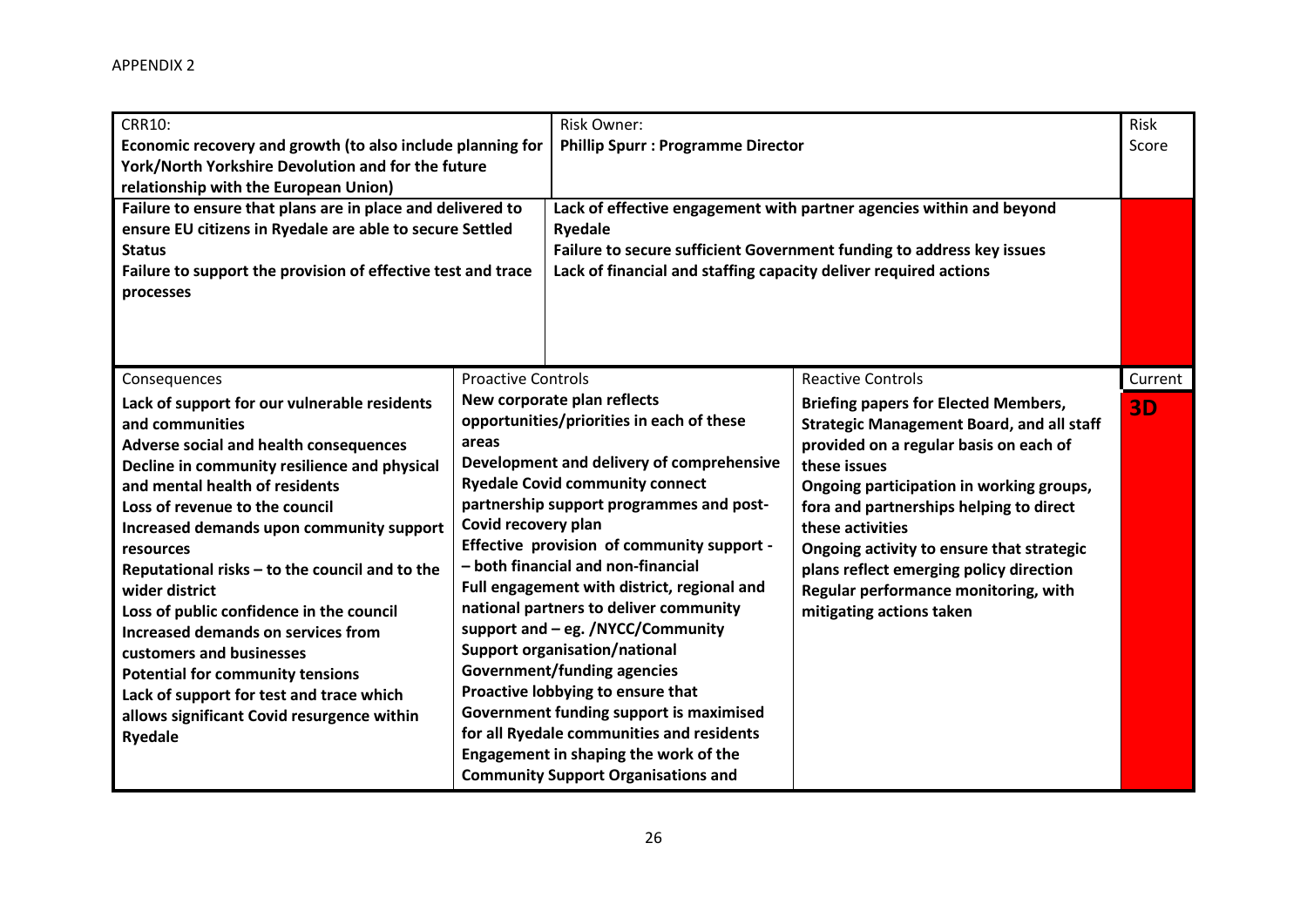| <b>CRR10:</b>                                                                                                                                                                                                                                                                                                                                                                                                                                                                                                                                                                                                                                                                                                                                                                                                                                                                                                                                   | Risk Owner:                                                                                                                                                                                                                                                                                                                | Risk   |  |
|-------------------------------------------------------------------------------------------------------------------------------------------------------------------------------------------------------------------------------------------------------------------------------------------------------------------------------------------------------------------------------------------------------------------------------------------------------------------------------------------------------------------------------------------------------------------------------------------------------------------------------------------------------------------------------------------------------------------------------------------------------------------------------------------------------------------------------------------------------------------------------------------------------------------------------------------------|----------------------------------------------------------------------------------------------------------------------------------------------------------------------------------------------------------------------------------------------------------------------------------------------------------------------------|--------|--|
| Economic recovery and growth (to also include planning for<br>York/North Yorkshire Devolution and for the future<br>relationship with the European Union)                                                                                                                                                                                                                                                                                                                                                                                                                                                                                                                                                                                                                                                                                                                                                                                       | <b>Phillip Spurr : Programme Director</b>                                                                                                                                                                                                                                                                                  | Score  |  |
|                                                                                                                                                                                                                                                                                                                                                                                                                                                                                                                                                                                                                                                                                                                                                                                                                                                                                                                                                 | community/voluntary sector organisations<br>within Ryedale<br>Progress on all actions monitored and<br>reported to Strategic Management Board<br>and to Members of a regular basis<br><b>Update of Business Continuity Plans to take</b><br>into account of community needs<br>Integrated communities action plan in place |        |  |
| <b>Mitigating Actions</b>                                                                                                                                                                                                                                                                                                                                                                                                                                                                                                                                                                                                                                                                                                                                                                                                                                                                                                                       |                                                                                                                                                                                                                                                                                                                            | Target |  |
| Work with businesses, partner agencies, community support organisations and Government to ensure that funding is maximised, support is<br>in place and plans are delivered to support communities through Covid, through the post Covid/post-EU transition periods.<br>Engage in partnership groups/forum to ensure effective planning and delivery of cross-North Yorkshire community support/recovery<br>initiatives<br>Report on an ongoing basis to central Government on Covid/post EU transition community impacts<br>Participate in engagement activities arranged by Government upon planning for the future; review impact on the Council and report<br>regularly to Members/Strategic Management Board.<br>As part of the budget setting process, consider the implications of community support activities and budget requirements<br>Continue to ensure that key messages/information is publicised both internally and externally. |                                                                                                                                                                                                                                                                                                                            |        |  |

| <b>People Workstream</b>                       |                                                                                          |           |
|------------------------------------------------|------------------------------------------------------------------------------------------|-----------|
| Description                                    | <b>Causes</b>                                                                            | Original  |
| Failure to plan and deliver measures to ensure | Failure to recognise the scale of the Covid shock upon the operations of the council and | <b>5D</b> |
| organisational resilience and staff support    | its staff and respond accordingly                                                        |           |
| though the Covid/post-Covid recovery period    | Lack of effective strategic planning to address these issues                             |           |
| Failure to plan for any staff/organisational   | Lack of effective engagement with partner agencies within and beyond Ryedale             |           |
| impacts from the EU exit                       | Lack of financial and staffing capacity deliver required actions                         |           |
|                                                |                                                                                          |           |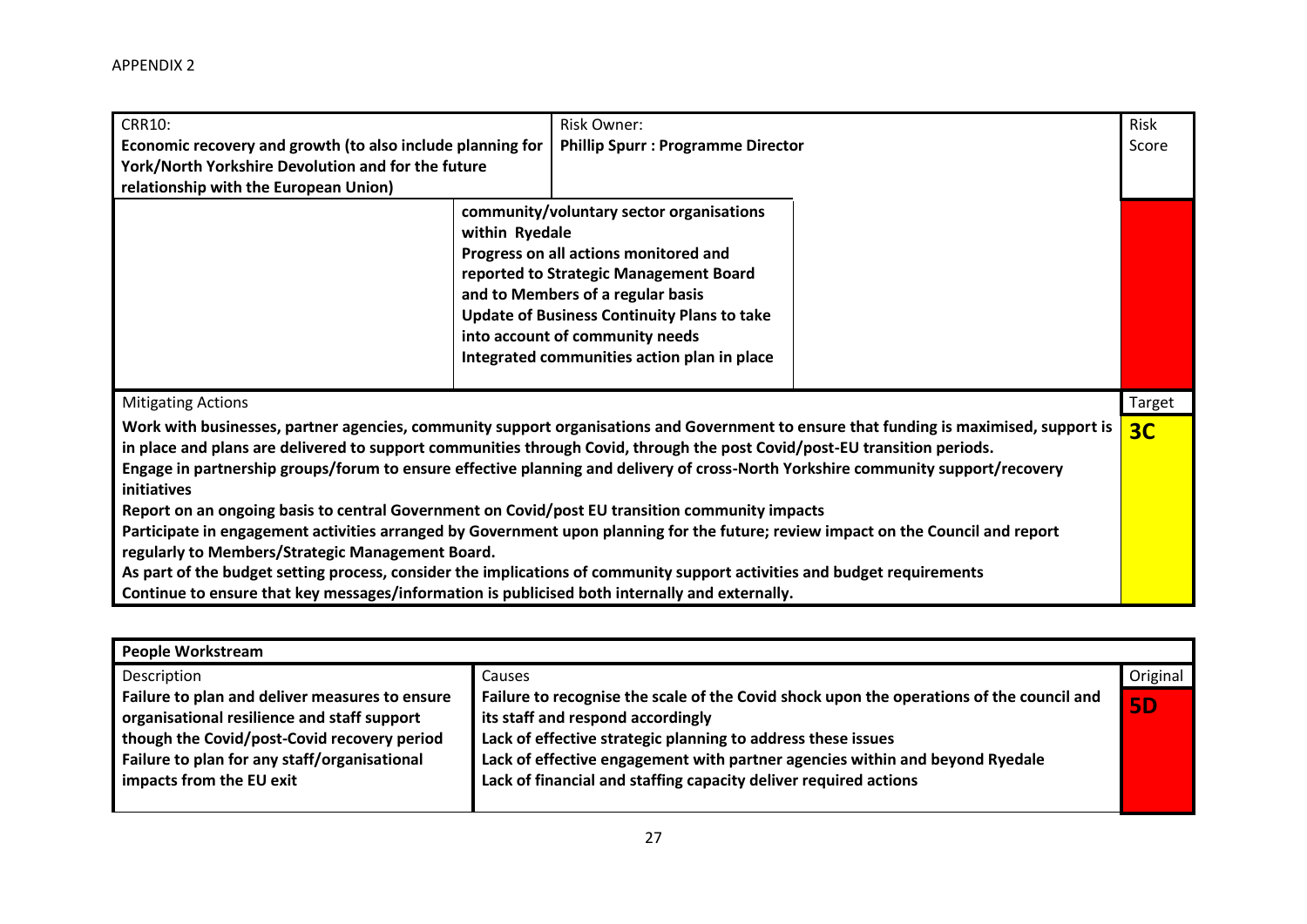| <b>CRR10:</b><br>Economic recovery and growth (to also include planning for<br>York/North Yorkshire Devolution and for the future<br>relationship with the European Union)                                                                                                                                                                                                     |                                                                                                                                                                                                                                                                                                                                                                                                                                                                                                                                                | Risk Owner: | <b>Phillip Spurr : Programme Director</b>                                                                                                                                                                                                                                                                                                                                         |           |  |
|--------------------------------------------------------------------------------------------------------------------------------------------------------------------------------------------------------------------------------------------------------------------------------------------------------------------------------------------------------------------------------|------------------------------------------------------------------------------------------------------------------------------------------------------------------------------------------------------------------------------------------------------------------------------------------------------------------------------------------------------------------------------------------------------------------------------------------------------------------------------------------------------------------------------------------------|-------------|-----------------------------------------------------------------------------------------------------------------------------------------------------------------------------------------------------------------------------------------------------------------------------------------------------------------------------------------------------------------------------------|-----------|--|
|                                                                                                                                                                                                                                                                                                                                                                                |                                                                                                                                                                                                                                                                                                                                                                                                                                                                                                                                                |             |                                                                                                                                                                                                                                                                                                                                                                                   |           |  |
| Consequences                                                                                                                                                                                                                                                                                                                                                                   | <b>Proactive Controls</b>                                                                                                                                                                                                                                                                                                                                                                                                                                                                                                                      |             | <b>Reactive Controls</b>                                                                                                                                                                                                                                                                                                                                                          | Current   |  |
| Failure to deliver key council<br>services<br>Adverse social and health<br>consequences for staff<br>Increased staff absence/reductions<br>in performance<br>Loss of revenue to the council<br>Reputational risks - to the council<br>and to the wider district<br>Loss of public confidence in the<br>council<br><b>Recruitment difficulties</b><br>Data protection / sharing | New corporate plan reflects<br>opportunities/priorities in each of<br>these areas<br>Development and delivery of a<br>comprehensive Ryedale post-Covid<br>economic recovery plan<br>Delivery of EU exit plan<br>Full engagement with district,<br>regional and national partners to<br>support council working, including<br>mutual aid preparations<br>/national Government/funding<br>agencies<br>Proactive lobbying to ensure that<br><b>Government funding is maximised</b><br>to ensure that appropriate<br>resources can be put in place |             | Briefing papers for Elected Members, Strategic Management<br>Board, and all staff provided on a regular basis on each of these<br>issues<br>Regular staff liaison corporately and within teams/services<br>Provision of budgets to ensure appropriate staffing resources<br>are in place to deliver key services<br>Regular performance monitoring, with mitigating actions taken | <b>3D</b> |  |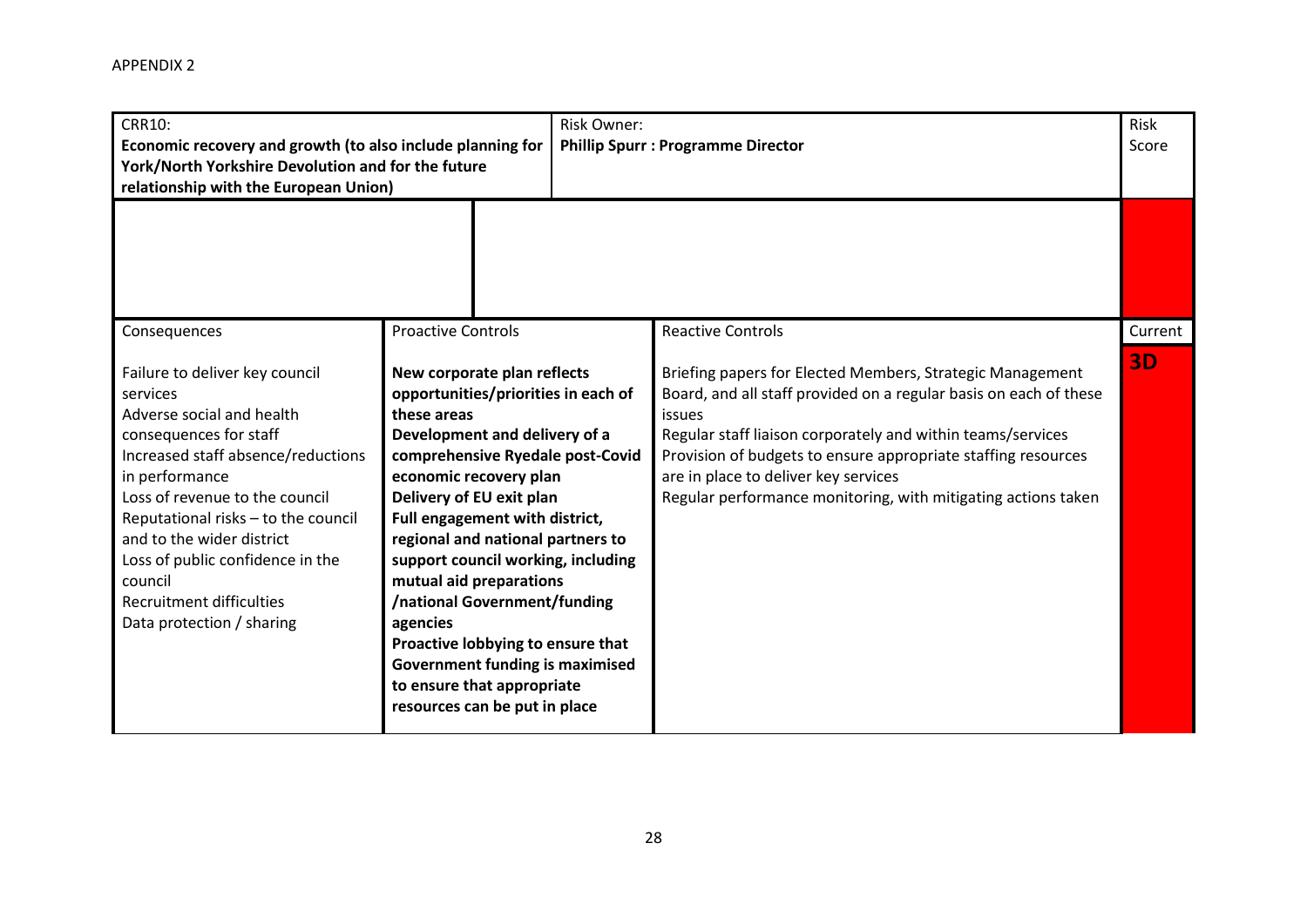| <b>CRR10:</b><br>Economic recovery and growth (to also include planning for<br>York/North Yorkshire Devolution and for the future<br>relationship with the European Union)                                                                                                                                                                                                                                                                                                                                                                                                                                                                                                                                                                                                                                                                                                                                                                                                                                                                                                                                                                                                                                                                                                                                                                                                                                                        |                                                                                                                                                                                                                                                                                                                                                                                                                                                                       | Risk Owner:    | <b>Phillip Spurr : Programme Director</b> | Risk<br>Score |
|-----------------------------------------------------------------------------------------------------------------------------------------------------------------------------------------------------------------------------------------------------------------------------------------------------------------------------------------------------------------------------------------------------------------------------------------------------------------------------------------------------------------------------------------------------------------------------------------------------------------------------------------------------------------------------------------------------------------------------------------------------------------------------------------------------------------------------------------------------------------------------------------------------------------------------------------------------------------------------------------------------------------------------------------------------------------------------------------------------------------------------------------------------------------------------------------------------------------------------------------------------------------------------------------------------------------------------------------------------------------------------------------------------------------------------------|-----------------------------------------------------------------------------------------------------------------------------------------------------------------------------------------------------------------------------------------------------------------------------------------------------------------------------------------------------------------------------------------------------------------------------------------------------------------------|----------------|-------------------------------------------|---------------|
|                                                                                                                                                                                                                                                                                                                                                                                                                                                                                                                                                                                                                                                                                                                                                                                                                                                                                                                                                                                                                                                                                                                                                                                                                                                                                                                                                                                                                                   | Proactive engagement upon<br>mutual aid issues/biding or<br>additional government funding<br>reorganisation to ensure that<br>benefits to Ryedale are maximised<br>Progress on all actions monitored<br>and reported to Strategic<br><b>Management Board and to</b><br><b>Members of a regular basis</b><br><b>Update of Business Continuity</b><br>Plans to take into account of<br>ongoing Covid/post-Covid demands<br>Full engagement in regional<br>working group |                |                                           |               |
| <b>Mitigating Actions</b>                                                                                                                                                                                                                                                                                                                                                                                                                                                                                                                                                                                                                                                                                                                                                                                                                                                                                                                                                                                                                                                                                                                                                                                                                                                                                                                                                                                                         |                                                                                                                                                                                                                                                                                                                                                                                                                                                                       |                |                                           | Target        |
| Work with Government to ensure that funding is maximised to ensure that sufficient resources are put in place to deliver service needs<br>Ensure support is in place for employees who may be impacted by the end of the EU transition period<br>Deliver effective communications for businesses/Ryedale residents upon the implications of the end of the EU transition period/required<br>actions<br>Ensure support is in place to support staff health, well-being and resilience<br>Engage in partnership groups/fora to ensure effective planning and delivery across-North Yorkshire, including through the LRF<br>Report on an ongoing basis to central Government on Covid/post EU transition economic impacts<br>Workforce: monitor the potential impact on recruitment in particular and put together an appropriate action plan if required<br>As part of the budget setting process, consider the impact of post-Covid economic recovery work and the resulting resource requests<br>Continue to ensure that key messages/information on support for staff is publicised internally<br>Resources in place to support ongoing good staff mental and physical health and well-being<br>Ensure provision of appropriate PPE for staff and that appropriate home working facilities and support are in place<br>Ensure staff resilience/appropriate resourcing in the event of concurrent incidents (eg. winter flooding) |                                                                                                                                                                                                                                                                                                                                                                                                                                                                       | 3 <sub>C</sub> |                                           |               |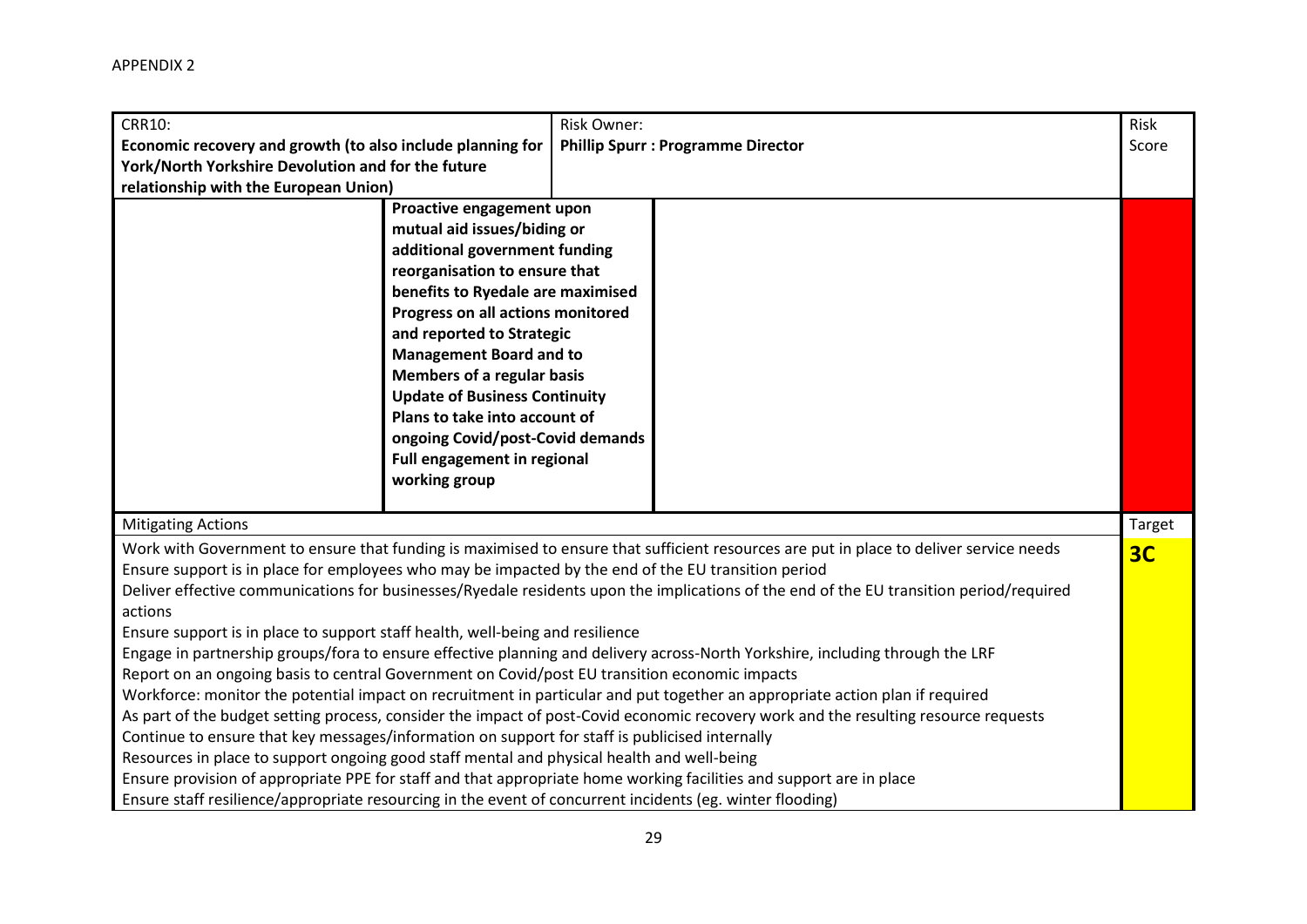| <b>CRR10:</b><br>Economic recovery and growth (to also include planning for<br>York/North Yorkshire Devolution and for the future<br>relationship with the European Union)                  | Risk Owner:<br><b>Phillip Spurr: Programme Director</b> | Risk<br>Score |
|---------------------------------------------------------------------------------------------------------------------------------------------------------------------------------------------|---------------------------------------------------------|---------------|
| Put in place appropriate plans to ensure health and safety in all council premises for staff and visitors<br>Develop and deliver plans for a safe return to work for staff at Ryedale House |                                                         |               |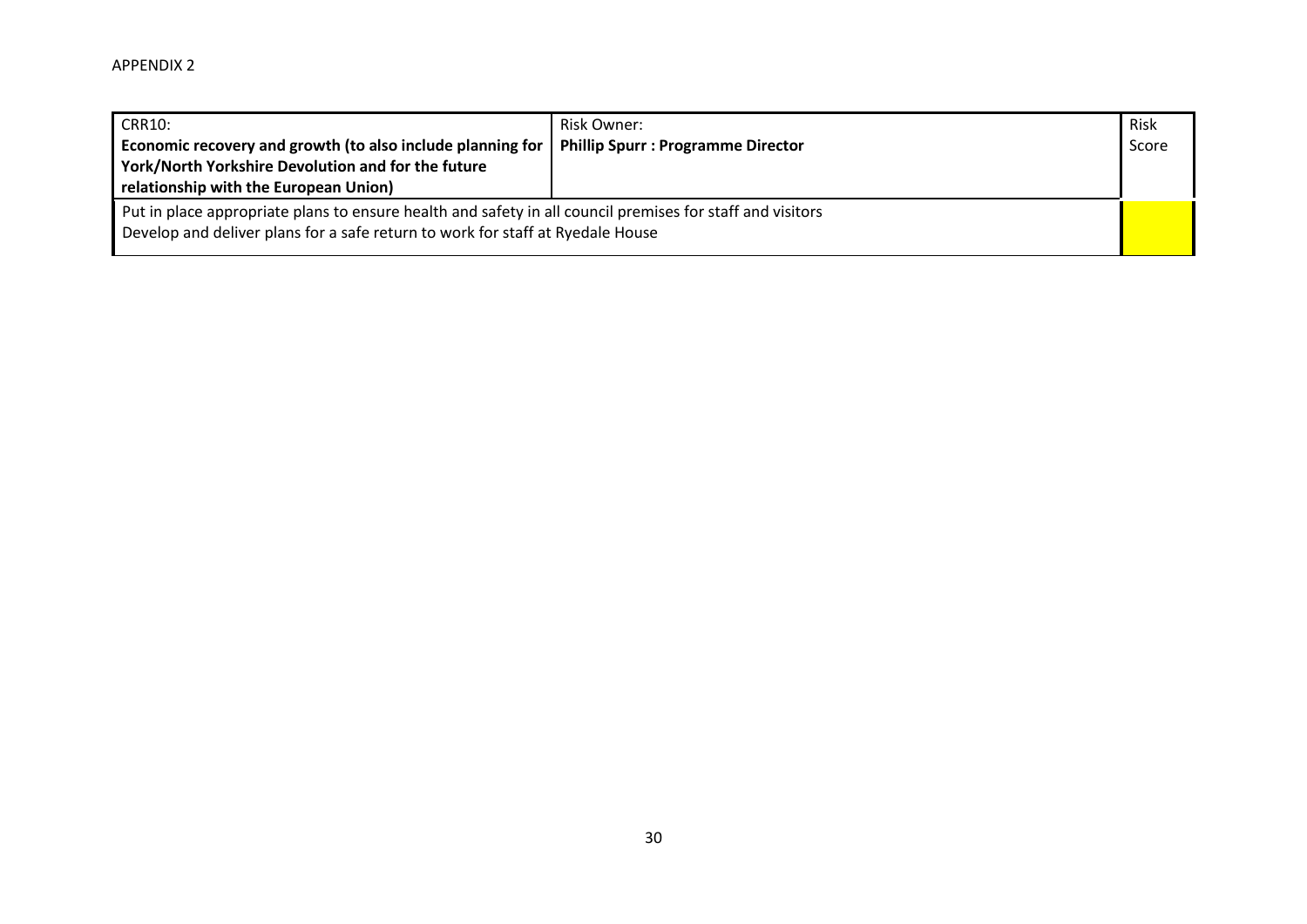| CRR011: Safeguarding                                                                                                                                                                                                                                                                                                |                                                                                       | Risk Owner: Margaret Wallace                                                                                                                                                                                                                                                                                                                                                                                                                                                                                                                                                                                                                                                                                                          |                                                                                                                                                                                                                                                                                                                                                                                                                                                                                                              | Risk<br>Score  |
|---------------------------------------------------------------------------------------------------------------------------------------------------------------------------------------------------------------------------------------------------------------------------------------------------------------------|---------------------------------------------------------------------------------------|---------------------------------------------------------------------------------------------------------------------------------------------------------------------------------------------------------------------------------------------------------------------------------------------------------------------------------------------------------------------------------------------------------------------------------------------------------------------------------------------------------------------------------------------------------------------------------------------------------------------------------------------------------------------------------------------------------------------------------------|--------------------------------------------------------------------------------------------------------------------------------------------------------------------------------------------------------------------------------------------------------------------------------------------------------------------------------------------------------------------------------------------------------------------------------------------------------------------------------------------------------------|----------------|
| Description                                                                                                                                                                                                                                                                                                         |                                                                                       | Causes                                                                                                                                                                                                                                                                                                                                                                                                                                                                                                                                                                                                                                                                                                                                |                                                                                                                                                                                                                                                                                                                                                                                                                                                                                                              | Original       |
| <b>Failure to ensure Safeguarding</b><br>(Children and Adults). Risk of death or injury to<br>children/adults, through inappropriate practices, care or<br>attention.                                                                                                                                               |                                                                                       | Lack of awareness and ownership across the Council<br><b>Outdated policies and procedures</b><br>Lack of assurance that written policies and procedures are actually being<br>followed<br>Contact details in the Safeguarding Policy are not up to date<br>Training records are not adequate<br>Compulsory attendance at safeguarding training for members has not been<br>monitored and enforced.<br>No clear list of DBS Checks necessary for staff<br>Updating the guidance available to employees in respect of convictions.<br>Safeguarding arrangements are not included in contracts as standard<br>Regular refresher training about information security and internet usage<br>The Whistleblowing Policy needs to be updated. |                                                                                                                                                                                                                                                                                                                                                                                                                                                                                                              | <b>5D</b>      |
| Consequences                                                                                                                                                                                                                                                                                                        | <b>Proactive Controls</b>                                                             |                                                                                                                                                                                                                                                                                                                                                                                                                                                                                                                                                                                                                                                                                                                                       | <b>Reactive Controls</b>                                                                                                                                                                                                                                                                                                                                                                                                                                                                                     | Current        |
| - Poorer outcomes for children and adults.<br>- Impact on statutory responsibilities and<br>regulatory judgement.<br>- Complaints/claims/litigation<br>- Increased costs<br>- Adverse publicity<br>- Reputation damage<br>- Adverse effect on the Council's<br>partners and providers<br>- Adverse effect on morale | Audit undertaken<br>with management team<br>HR policies updated<br>employees recorded | Quarterly update and review meeting in place<br>Safeguarding action plan in place to mitigate<br>risk and address any issues<br>Safeguarding lead updated<br>Quarterly reports to SMB on safeguarding<br>Training records updated<br>Safeguarding policy read and understood by                                                                                                                                                                                                                                                                                                                                                                                                                                                       | Annual check on safeguarding terms or<br>reference/ policy<br>Annual review of contract management for<br>safeguarding clause.<br>Annual review of safeguarding training<br>Policies and procedures will be reviewed on<br>an annual basis to ensure they are kept up<br>to date with new legislation/guidance<br>version control will be introduced to ensure<br>annual review undertaken<br>Safeguarding action plan/report will report<br>quarterly to SMB and Overview and Scrutiny<br>council committee | 3 <sub>C</sub> |